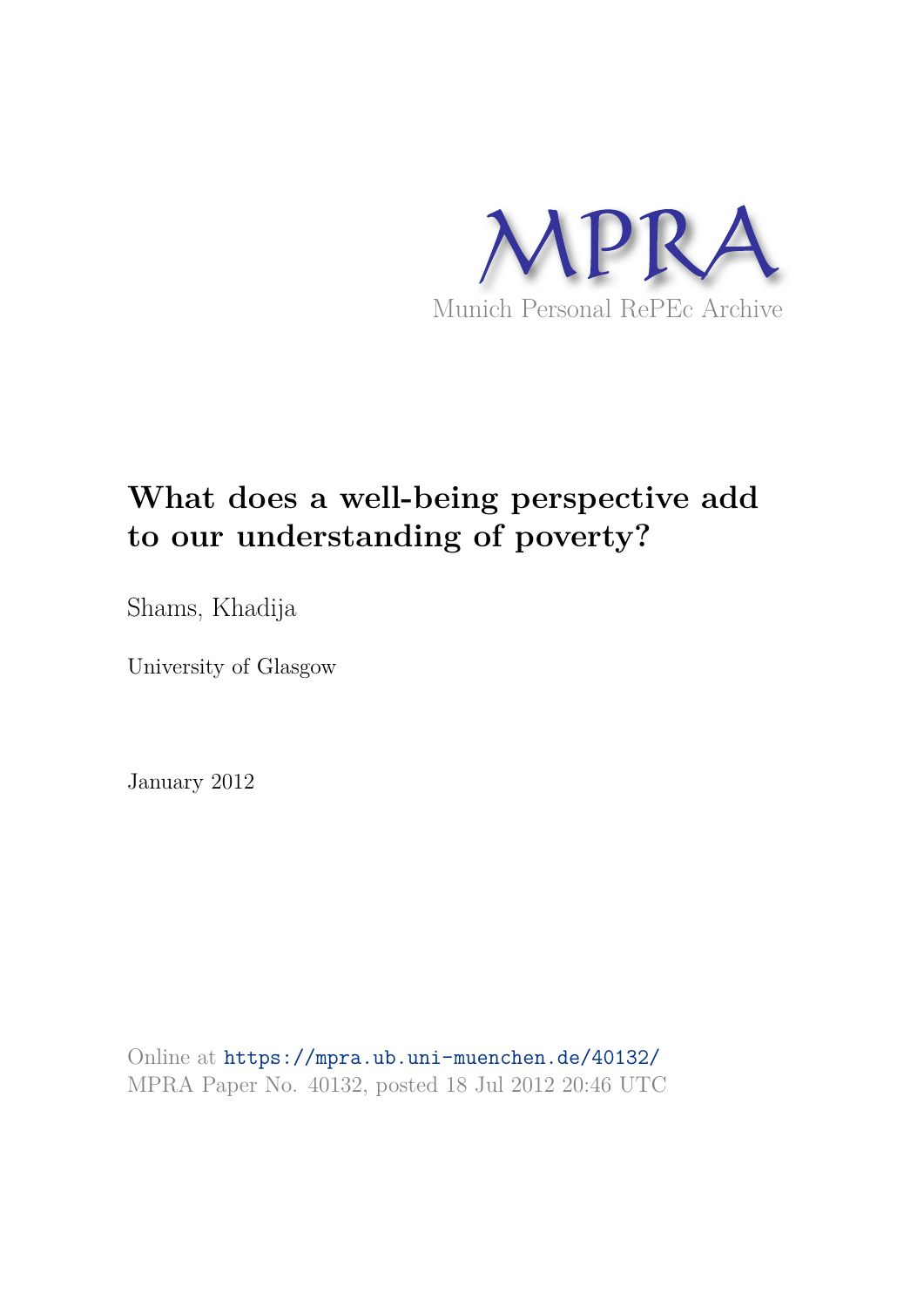# What does a well-being perspective add to our understanding of poverty?<sup>∗</sup>

## Khadija Shams†

July 17, 2012

#### **Abstract**

Drawing on unique survey data for rural Pakistan, we investigate the impact of socio-demographic factors on life satisfaction with particular emphasis on subjective well-being measurement to evaluate poverty and its different components. The data elicits information on overall well-being in terms of households' satisfaction with the current socio-economic status as well as financial well-being regarding satisfaction with the current income or expenditure. We estimate a happiness model to explore to what extent a well-being perspective adds to our understanding of poverty. We find that the well-being approach closely depicts the idea of capability poverty in terms of the level education and health which both matter significantly. Our results moreover suggest that the proposed financial well-being approach is more promising in capturing both income and capability poverty on subjective grounds. This paper's main contributions are as follows. First, we link the emerging field of happiness economics with development studies. We believe that this paper fills an important gap in the literature and may well inspire a new holistic look at poverty, beyond the conventional dimension of the lack of income. Second, we intend to challenge the view that poverty is best understood from a more macro-level without properly accounting for individuals' own valuation of their well-being. Since poverty is often linked with human development, or the lack of it, this paper takes a special look at poverty and suggests that income poverty is only part of the picture.

#### **JEL Classification**: I32; I15; I25; R58.

**Keywords**: Well-being measurement, poverty evaluation, life satisfaction, socioeconomic indicators, rural Pakistan.

<sup>∗</sup> I would like to thank Luis Angeles, Sai Ding, Richard Harris, Alexander Kadow, Philippe LeMay-Boucher and seminar participants at the University of Glasgow for helpful comments.

<sup>†</sup>University of Glasgow and Shaheed Benazhir Bhuto Women University, Department of Economics, Adam Smith Building, Glasgow, G12 8RT, United Kingdom; Tel: +44 (0)141-330 2592; Fax: +44 (0)141-330 4940; k.shams.1@research.gla.ac.uk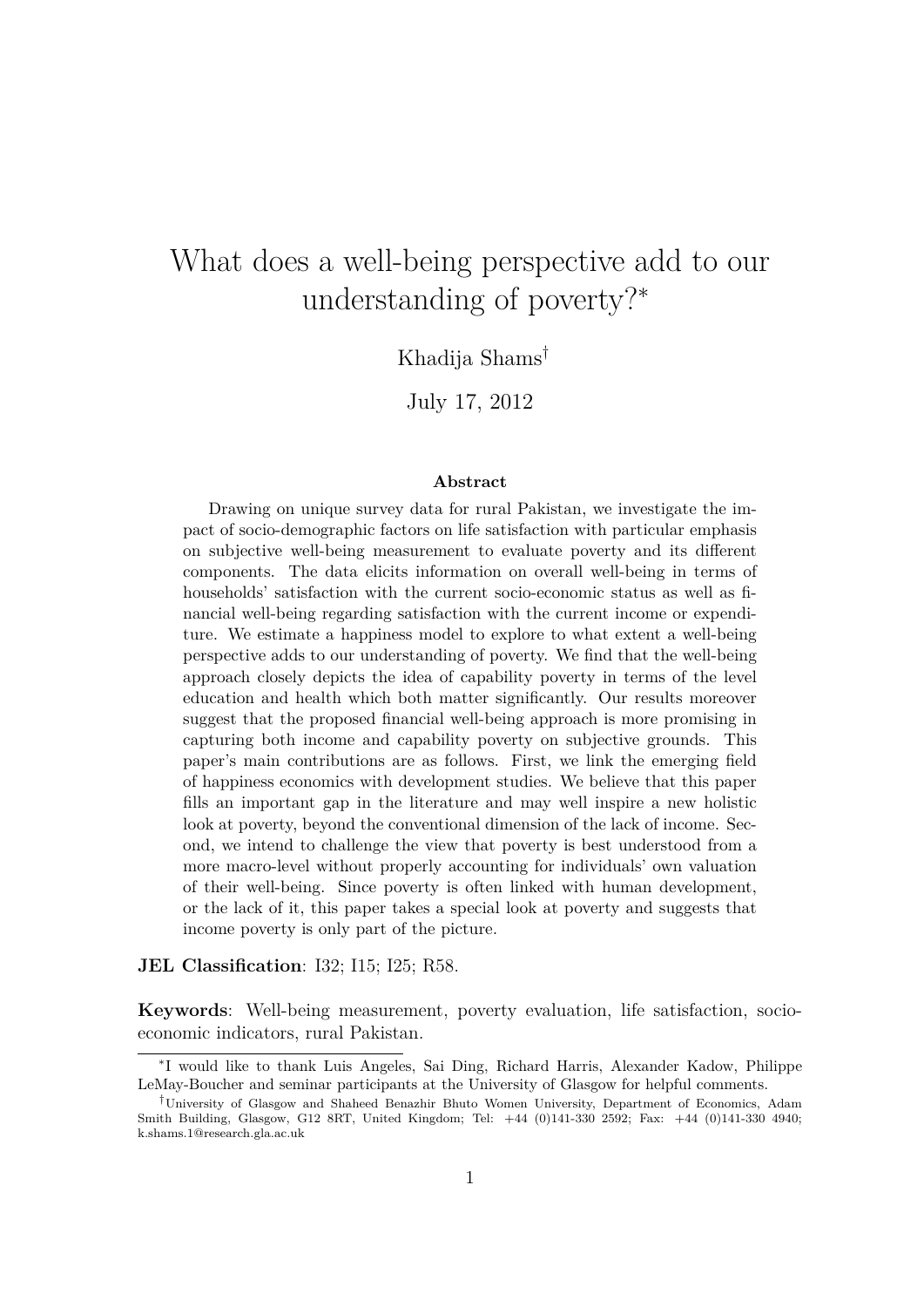## **1 Introduction**

The analysis of life satisfaction is an evolving topic in economics that is increasingly being used to shed light on various socio-economic aspects. While much of the literature presents evidence for developed countries, little economic research has been carried out thus far for the developing world – notable exceptions are Kingdon and Knight (2006) on South Africa and Knight et al. (2007) on rural China. Using unique household survey data for rural Pakistan, we link the fields of happiness economics with development studies. More specifically, we estimate various well-being functions to investigate to what extent well-being measures can help us to evaluate poverty on subjective grounds. As poverty is often linked with human development, or the lack of it, this paper intends to have a different take on the matter suggesting that income poverty is only part of the picture. The idea that people's well-being is not measured by income alone has been at the heart of all the Human Development Reports ever since the first one was produced for the United Nations Development Programme (UNDP) in 1990 and our paper is in line with that approach.

Well-being refers in this context to the life satisfaction as reported by the household such that poverty is measured in this paper exclusively in terms of the household's own assessment without demarcating a standard poverty threshold. This methodological twist of investigating poverty in purely subjective terms obviously raises the question whether well-being is a viable complementary measure to the conventional metric. Whilst conventional poverty measures are defined by income or consumption levels falling below a line set by the World Bank (typically 1 USD per day), we instead intend to explore a more subjective well-being approach to poverty. We do so because in a liberal and democratic spirit, we place a value on the individuals' own evaluation of their welfare, which underlies much of what we refer to as *well-being poverty*.

Elaborating on Kingdon and Knight (2006), we introduce and compare different measures of well-being poverty based on self-assessments. Unlike them, however, we do not only resort to the holistic concept of well-being (or life satisfaction) to measure well-being poverty but also introduce other well-being measures for poverty that exclusively focus on monetary terms; i.e. financial satisfaction, here defined as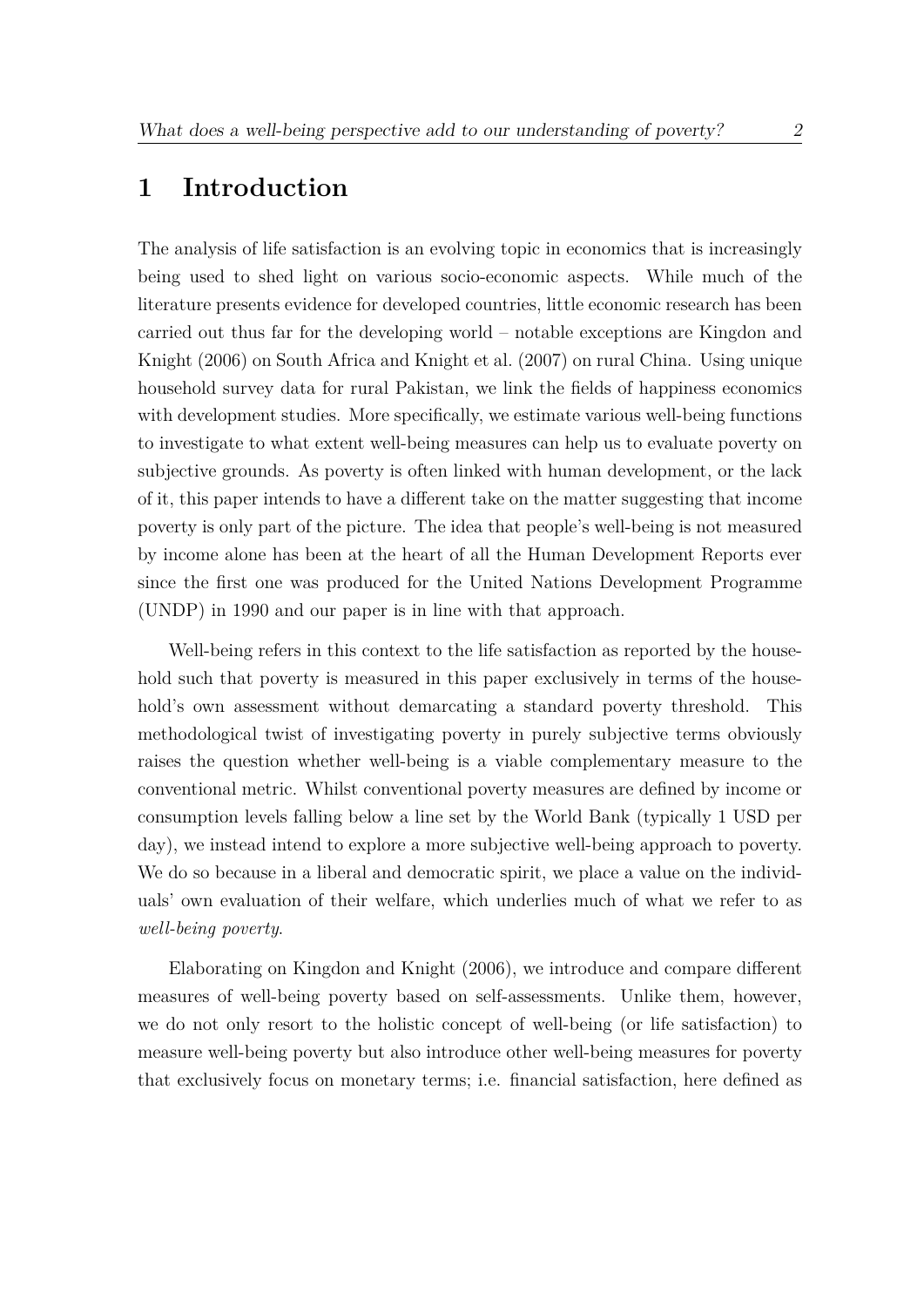satisfaction with income or expenditure.<sup>1</sup>

The economic analysis of psychological aspects such as happiness has increasingly received attention in the recent literature. There are several studies (see for example Blanchflower (2008) and the references therein) that try to establish a relationship between happiness and different socio-economic variables such as age, gender, income, employment, marital status, etc. to investigate the degree of households' satisfaction with their current situation.

The purpose of this paper is to link both socio-economic satisfaction capturing monetary and non-monetary factors (i.e. overall well-being) and financial satisfaction (i.e. financial well-being) with demographic as well as socio-economic variables.<sup>2</sup> In particular, we want to investigate whether concepts from the economics of happiness can indeed be used in development economics to employ the subjective wellbeing approach to poverty as suggested by Kingdon and Knight (2006). We shall do so by estimating a comprehensive model for rural Pakistan, using alternative well-being poverty measures. Comparing results, we shall argue that while subjective approaches indeed offer a sensible complementary approach to conventional measurement techniques in development economics, distinguishing between different measures of poverty matters and should always be considered to ensure robustness, given the self-assessment nature of such a metric. To our knowledge, there is no comparable adaption of the economics of happiness to exclusively rural areas. We therefore believe that this paper fills an important gap in the literature and may well inspire further research on other developing countries with similar socio-economic features.<sup>3</sup>

This paper is structured as follows. Section 2 lays the necessary ground for the further analysis. We develop the notion of life satisfaction in terms of overall satisfaction as well as financial satisfaction and present some stylised facts from the happiness literature. We outline the survey design and present descriptive statistics of the alternative well-being poverty measures in Section 3. We investigate the two different approaches to well-being (i.e. overall and financial well-being) applied to

<sup>&</sup>lt;sup>1</sup>In the remainder, we shall use the terms happiness and well-being interchangeably.

<sup>2</sup>Socio-economic satisfaction refers to household satisfaction with their current socio-economic status, whilst financial satisfaction is measured by the reported satisfaction with income and expenditure.

<sup>3</sup>Also see Shams (2012) for a further discussion.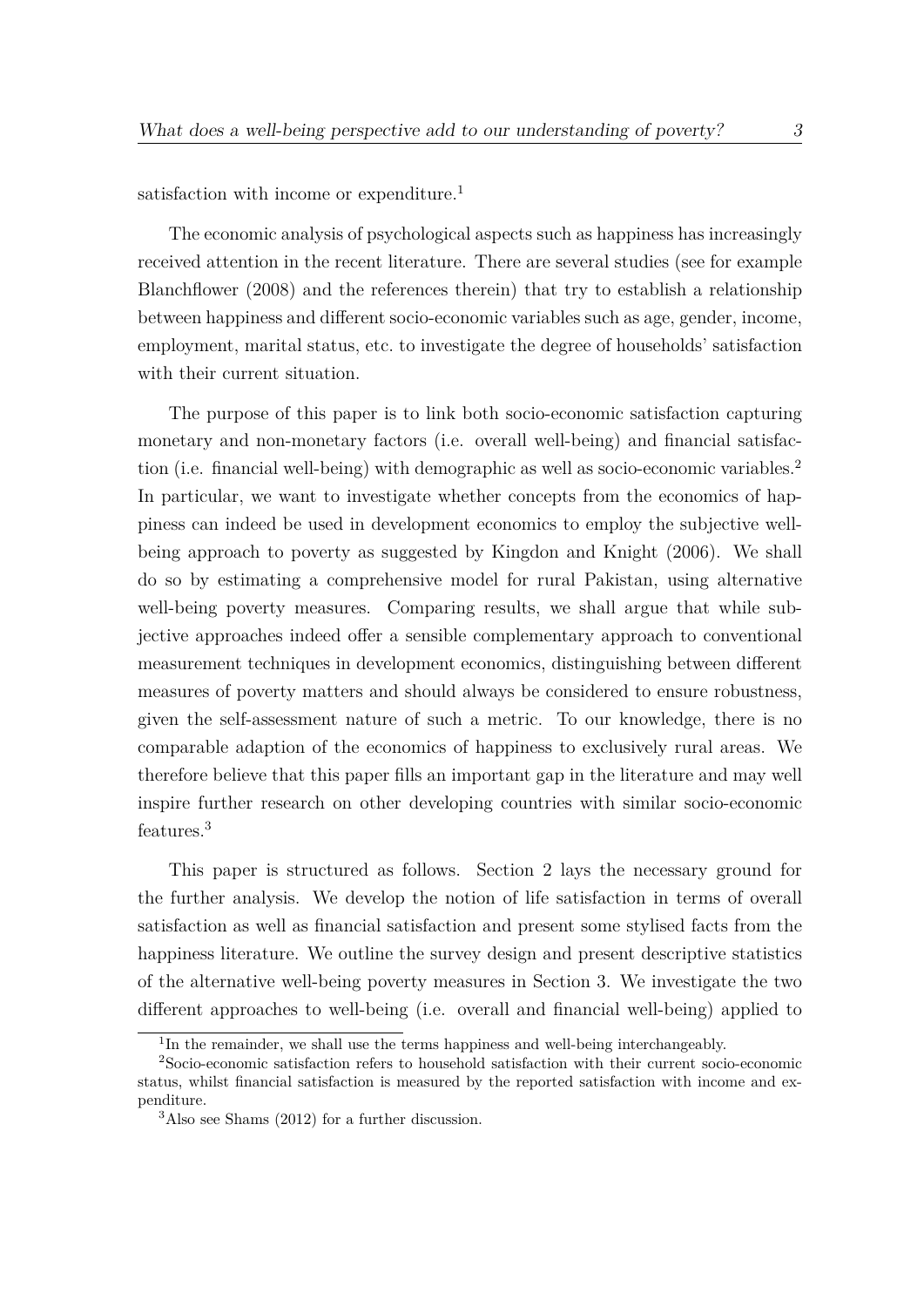the data for rural Pakistan to evaluate poverty in Sections 4 and 5, respectively. Section 6 concludes.

## **2 Some stylised facts and basic concepts**

There are numerous conventional measures of poverty in monetary terms. One may construct a so-called poverty line and then measure the distance of a household's income from a certain reference threshold, typically defined in a particular social context. The World Bank defines poverty in absolute terms suggesting that any income in terms of Purchasing Power Parity (PPP) below a certain subsistence level classifies households as being "poor". Rather than considering income, one may also categorise poverty by the uses of income, particularly focusing on consumption. Either way, the conventional poverty metric in the development studies literature suggests the presence of a straightforward and quantifiable method of assessing a households' economic situation. We believe, however, that the issue of poverty has more dimensions to it: what really matters is not how households may be classified in monetary or purchasing power terms but rather the household's self-reported degree of well-being.

The measurement of subjective well-being poverty is by its very nature closely related to the assessment of happiness as also brought forward by Kingdon and Knight (2006). Well-being is typically measured by means of an ordinal scale, where a higher value indicates a higher level of individual satisfaction (Blanchflower and Oswald, 2004). Studies on happiness are usually based on micro data and findings by and large seem to be materially robust regardless of whether estimation is done in an ordered logit model or by employing Ordinary Least Squares (OLS) regressions with categorical dependent variables.

Subjective well-being poverty can be measured along two dimensions. First, one may simply resort to the more holistic notion of happiness which encompasses overall well-being. Higher income (and hence less poverty in the conventional sense) should cet. par. induce households to feel happier; although effects are likely to occur at a diminishing rate (Frey and Stutzer, 2002b). Analysing happiness may thus be considered as a well-being metric to assess poverty. This approach is flexible enough to also measure poverty in more broader terms for instance by considering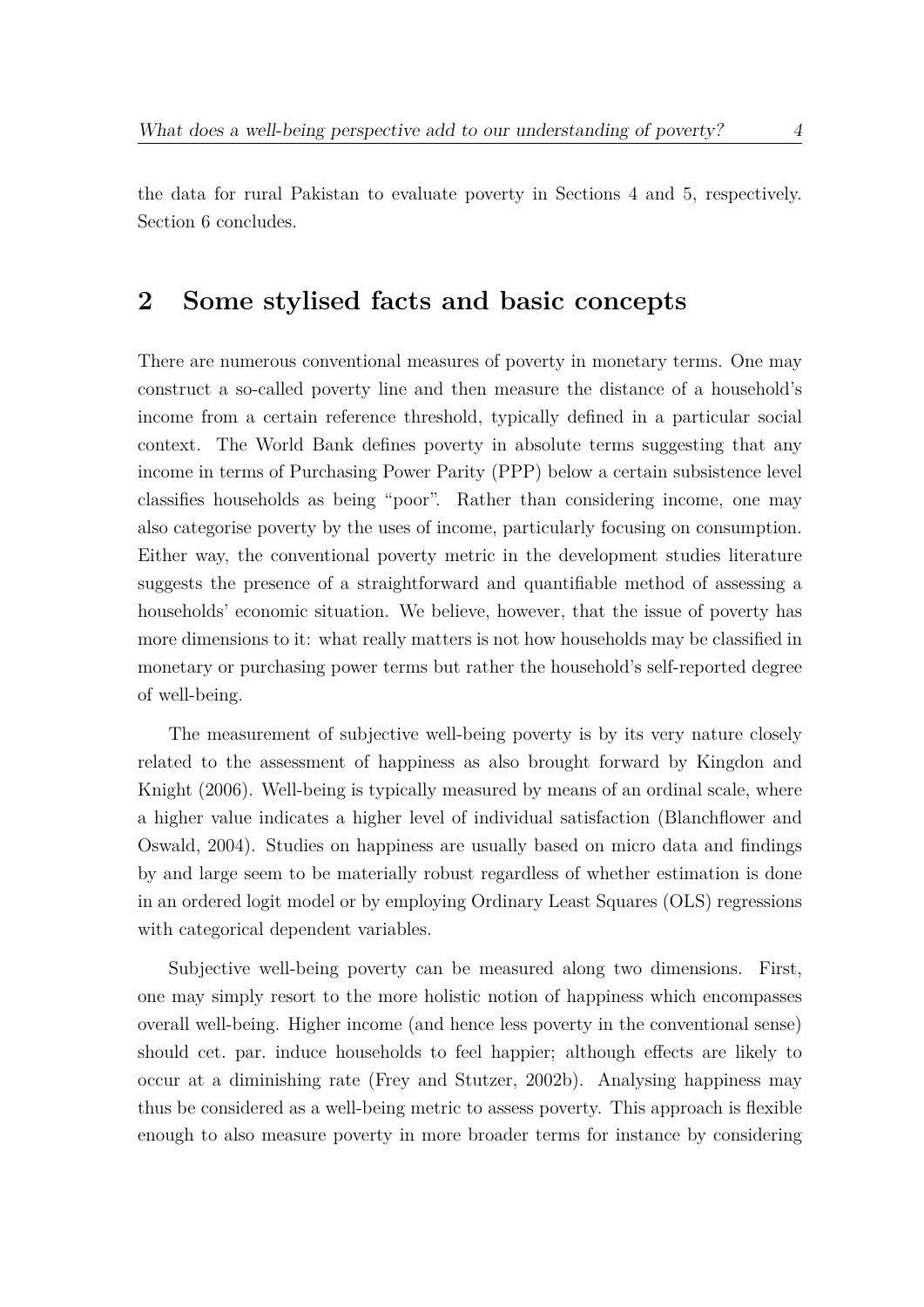*capabilities poverty* in line with the ideas of Sen (1983) and Sen (1993).<sup>4</sup> Second, one may exclusively assess financial well-being by simply asking how satisfied households feel about their incomes and expenditures.

To appreciate the subsequent estimation results in a broader context, it may be helpful to first discuss some stylised facts from the happiness economics literature. Based on US and European panel data, those may be summarised – at least for industrialised countries – as follows (Blanchflower, 2008):

- well-being depends positively on these controls:
	- **–** being female
	- **–** married couples
	- **–** age (U-shaped behaviour)
	- **–** level of education
	- **–** active religious involvement
	- **–** level of health
	- **–** level of income
	- **–** regular sexual engagement
	- **–** monogamy
	- **–** being childless
- well-being is decreasing among people with the following characteristics:
	- **–** newly divorced (or separated)
	- **–** adults in their mid to late 40s
	- **–** unemployed
	- **–** immigrants and ethnic minorities
	- **–** commuters
	- **–** people with poor health

<sup>&</sup>lt;sup>4</sup>Sen introduced the capabilities approach to well-being and poverty which sought to emphasize a person's ability to achieve various valuable functions as part of living and thus focuses more on psychological rather than material deprivation.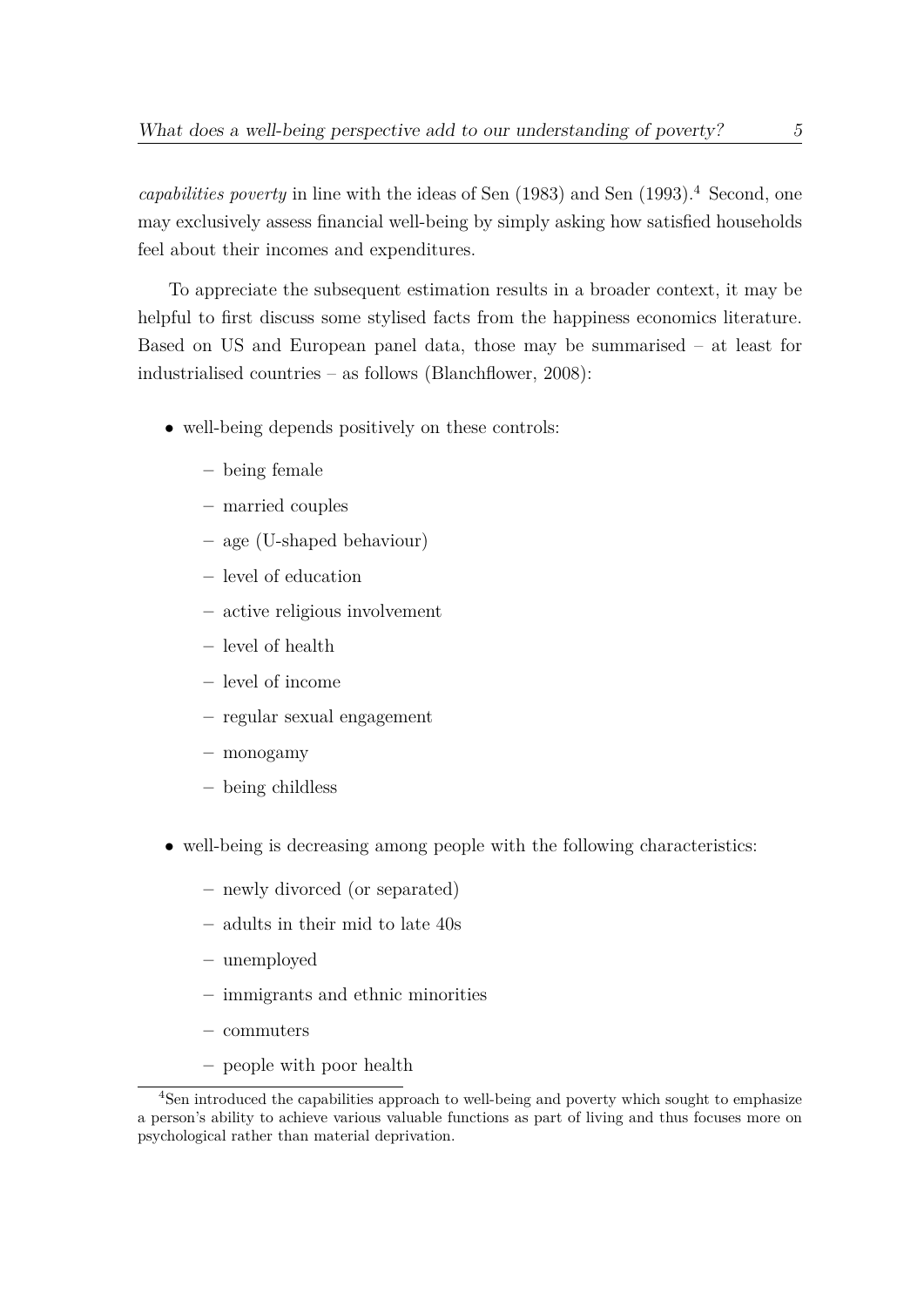- **–** less educated
- **–** poor
- **–** sexually inactive
- **–** having children

As this list of stylised facts reveals, next to microeconomic factors, perceived happiness is influenced by several variables that are more of a socio-economic nature such as age, sex, marital status, health status, education, social capital, religion, as well as social and political institutions (Helliwell, 2002). Psychologists and sociologists thus seem to rightly focus on the possible influence of personality-related factors (such as optimism, self-esteem and perceived personal control) in conjunction with socio-demographic factors, when studying why people are happy or unhappy.

The stylised facts moreover suggest that life satisfaction may be best thought of as an "umbrella concept" capturing various aspects of a person's life, including both social and financial satisfaction. Given that in the developing world poverty generally encompasses all these aspects, we feel it is reasonable to use those insights from this strand of the literature to construct an alternative, more subjective poverty metric which more closely reflects the specific socio-economic context.

## **3 Data**

### **3.1 Research design**

Our analysis is based on a survey of households in rural Pakistan conducted in 2008. The dataset comprises all four provinces of Pakistan: Punjab, Sind, the North Western Frontier Province (NWFP) and Baluchistan. To ensure representativeness, we decided to sample households in 10 districts (i.e. roughly one tenth of the total number of districts) across the country (stratified sampling). Based on population figures, we allocated the number of districts across the provinces as follows: four districts from Punjab, three from Sind, two from NWFP and the remaining district could be assigned to Baluchistan. The selected districts in Punjab are Attock, Layyah, Rahimyarkhan and Sahiwal; Badin, Mirpurkhas and Thatta in Sind; Dir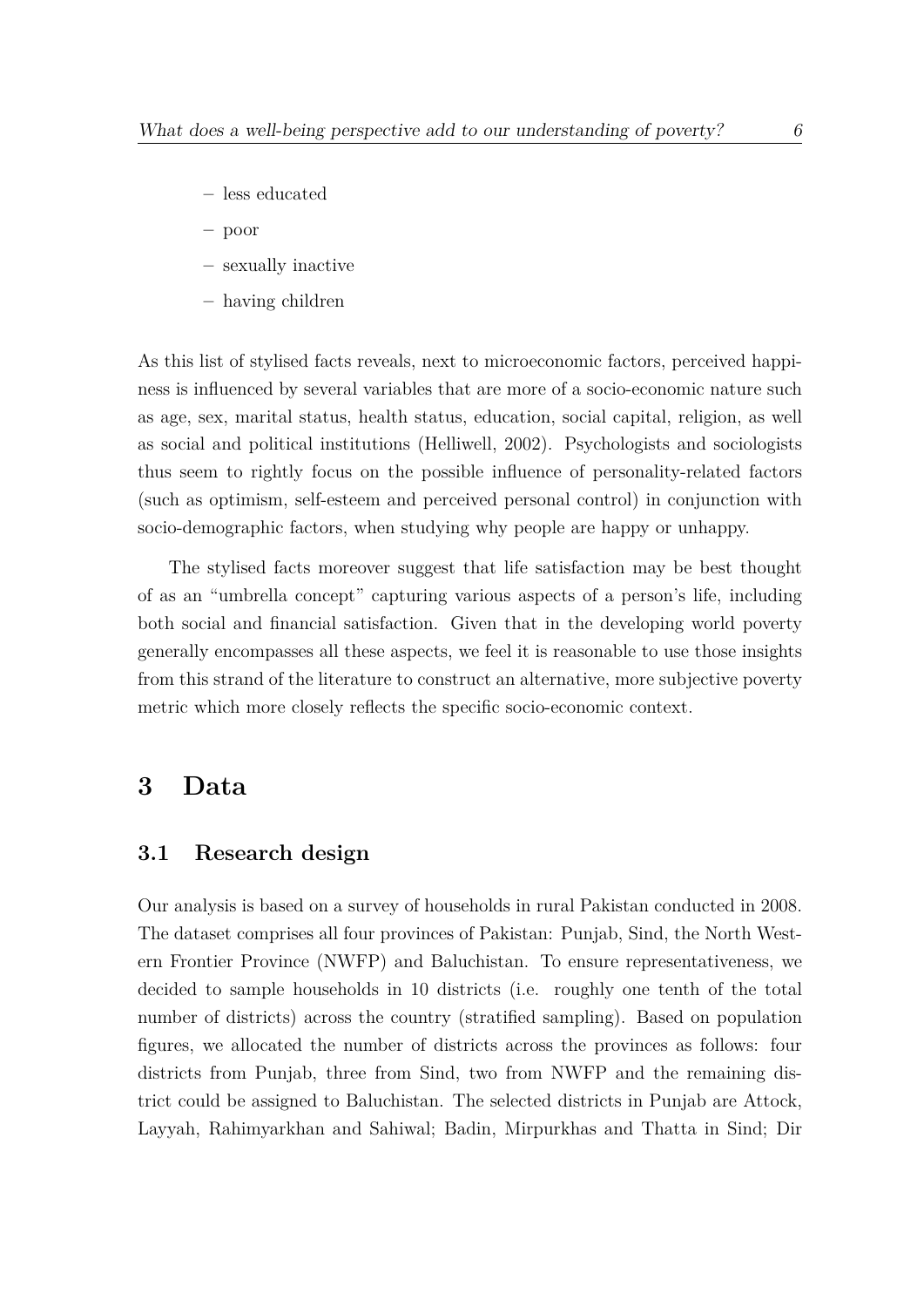and Malakand in NWFP and Kalat from Baluchistan. Those districts were selected for various reasons. First, they are geographically in a range that offered easy access without raising security concerns for the interviewers compared to further remote areas. Second, these districts paint a representative picture of the socio-economic environment in rural Pakistan. Due to the geographic scope of the districts, great care has been taken, where necessary, in sampling households from villages which are reasonably far away from major cities such as Lahore in Punjab, Karachi in Sind, Peshawar in NWFP and Quetta in Baluchistan. Two villages were chosen from each district. Within these predefined strata, households have been selected randomly. Our target was to achieve a total of 30 responses per village, that is 60 households per district, yielding an overall sample size of  $N = 600$ .

Thus, we have sampled a total of 240 households from Punjab, 180 households from Sind, 120 households from NWFP and 60 households from Baluchistan. Moreover, to ensure a good representation of rural Pakistan, we apply weights to each household with respect to the district of origin as shown in Table A-1. All our econometric results are based on that weighting scheme.

The different well-being poverty measures are derived from an ordinal scale. The measure of overall satisfaction is based on the following question: *"How satisfied are you with your current socio-economic status?"*. Answers were recorded on a numerical scale ranging from 1 to 4, where 1 is coded as *"Not at all satisfied'*', 2 as *"Less than satisfied"*, 3 as *"Rather satisfied"* and 4 as *"Fully satisfied"* to capture subjective well-being poverty. The alternative approach to subjective well-being poverty (focusing exclusively on monetary terms) was constructed using the same scale to ensure comparability. We distinguish between two alternatives: satisfaction with income and satisfaction with expenditure; responses for each of the two alternatives were coded according to the aforementioned 1-4 scale.

#### **3.2 Descriptive statistics**

Tables 1 and 2 report summary statistics for each of the subjective well-being poverty measures. The overall distribution of the satisfaction variables in terms of income and expenditure are rather similar with the first two moments of both measures being nearly identical (Table 1). Only few respondents report very high or very low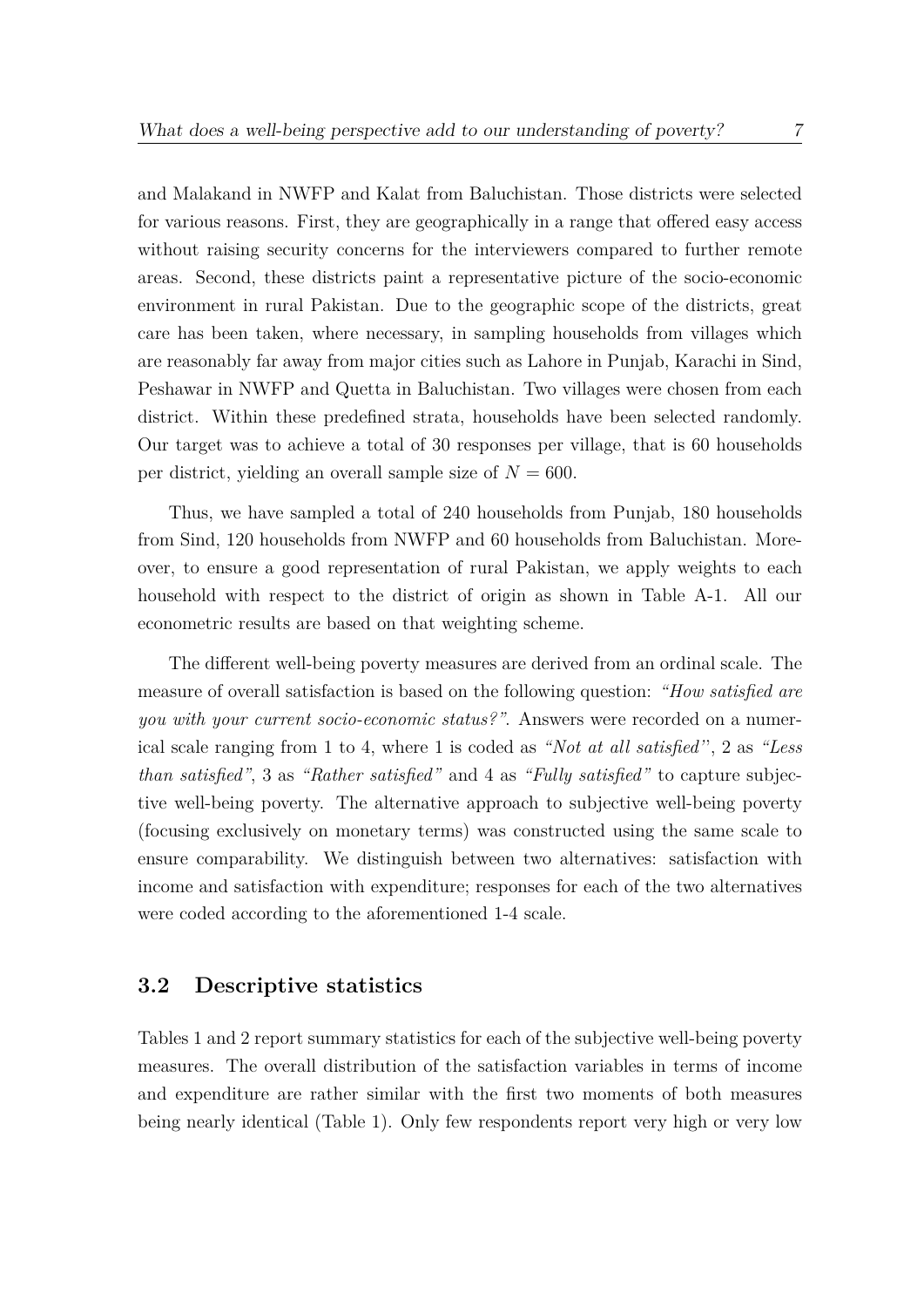values of the satisfaction index. With regards to satisfaction with the current socioeconomic status (i.e. overall satisfaction), the answers are more dispersed. Most of the responses lie between the two extremes: more than half of the respondents are *"not at all satisfied"*, whilst one third of the responses can be found on the other extreme of the scale.

|                     | Overall well-being    | Financial well-being |              |  |
|---------------------|-----------------------|----------------------|--------------|--|
|                     | satisfaction          | satisfaction         | satisfaction |  |
|                     | with                  | with                 | with         |  |
|                     | socio-economic status | income               | expenditure  |  |
|                     | $(1-4)$               | $(1-4)$              | $(1-4)$      |  |
| Mean                | 2.11                  | 2.40                 | 2.37         |  |
| Standard deviation  | 1.41                  | 0.61                 | 0.58         |  |
| Frequency of value: |                       |                      |              |  |
| 4                   | 33.67%                | $4.50\%$             | $2.33\%$     |  |
| 3                   | $5.50\%$              | $30.50\%$            | 32.67%       |  |
| $\bf{2}$            | $4.00\%$              | 63.33%               | 62.50\%      |  |
|                     | 56.83%                | 1.67\%               | $2.50\%$     |  |

**Table 1:** *Summary statistics of subjective well-being poverty metric. Source: Survey 2008.*

| Average satisfaction with $\dots$ |      |      |      | Punjab Sind NWFP Baluchistan |
|-----------------------------------|------|------|------|------------------------------|
| socio-economic status             | 2.99 | 1 77 | 1.53 | 1.28                         |
| income                            | 2.81 | 2.22 | 2.13 | 1.83                         |
| expenditure                       | 2.75 | 2.17 | 2.13 | 1.90                         |

**Table 2:** *Alternative measures of well-being poverty across provinces. Note: N* = 600*. Source: Survey 2008.*

Table 2 shows how the satisfaction index of the well-being poverty measures differs across districts. The Table consistently ranks Punjab as the province, on average, with the highest degree of subjective well-being independently of the measure used. In line with the stylised facts reported above, agricultural employment is highest in that province which contributes to the comparatively elevated life satisfaction in that region.

Given that the subjective poverty measures in terms of income and expenditure are not only based on the same scale but also seem to point in a similar direction, it may be worthwhile to investigate their potential interrelationships further. Bruni and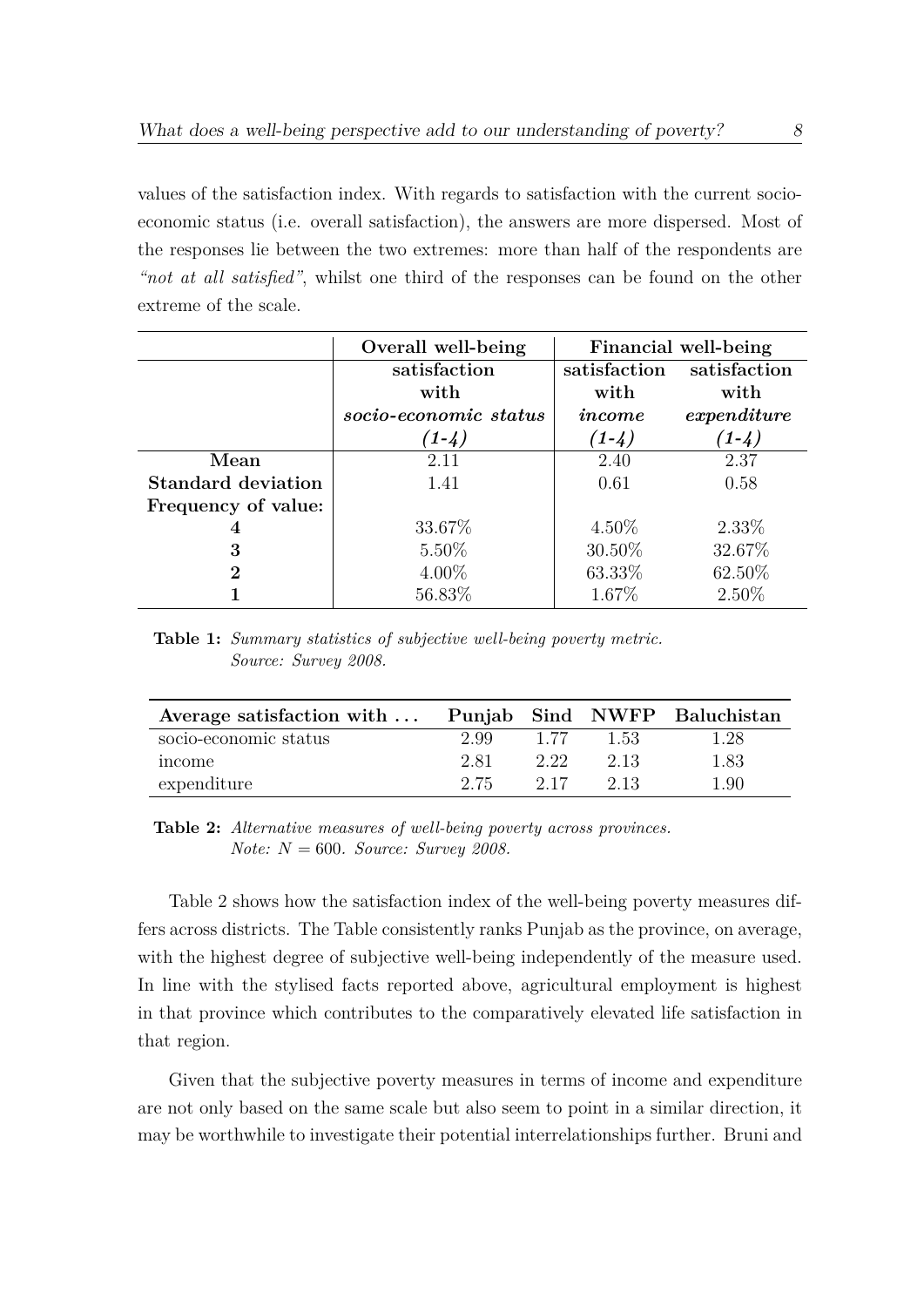Porta (2007), after all, suggest the presence of such linkages in that they argue that certain approaches in the happiness literature could not be dealt with adequately without employing insights from economics, psychology and sociology together. We may consider overall satisfaction an encompassing concept which not only covers monetary aspects but also considers other socio-demographic factors and may thus be treated as the most comprehensive approach to evaluate subjective well-being poverty.

|                             | Satisfaction<br>with  | Satisfaction Satisfaction<br>with | with        |
|-----------------------------|-----------------------|-----------------------------------|-------------|
|                             | socio-economic status | income                            | expenditure |
|                             | $(1-4)$               | $(1-4)$                           | $(1-4)$     |
| Satisfaction                |                       |                                   |             |
| with socio-economic status  |                       |                                   |             |
| Satisfaction<br>with income | $0.81***$             |                                   |             |
| Satisfaction                |                       |                                   |             |
| with expenditure            | $0.81***$             | $0.94***$                         |             |

**Table 3:** *Correlation matrix.*

 $N = 600$  *households.* \*, \*\*, \*\*\* *indicates significance level of 10%, 5% and 1%, respectively.*

Table 3 reports correlation coefficients for the subjective well-being poverty variables. Indeed, the three measures we consider are strongly and positively correlated. We see that a high degree of income satisfaction goes hand in hand with a high satisfaction with expenditures (correlation of 0.94). Both financial well-being measures correlate with the overall well-being variable to a similar extent. We therefore consider the financial well-being measures as alternatives for evaluating subjective well-being poverty in the subsequent estimations of our well-being model.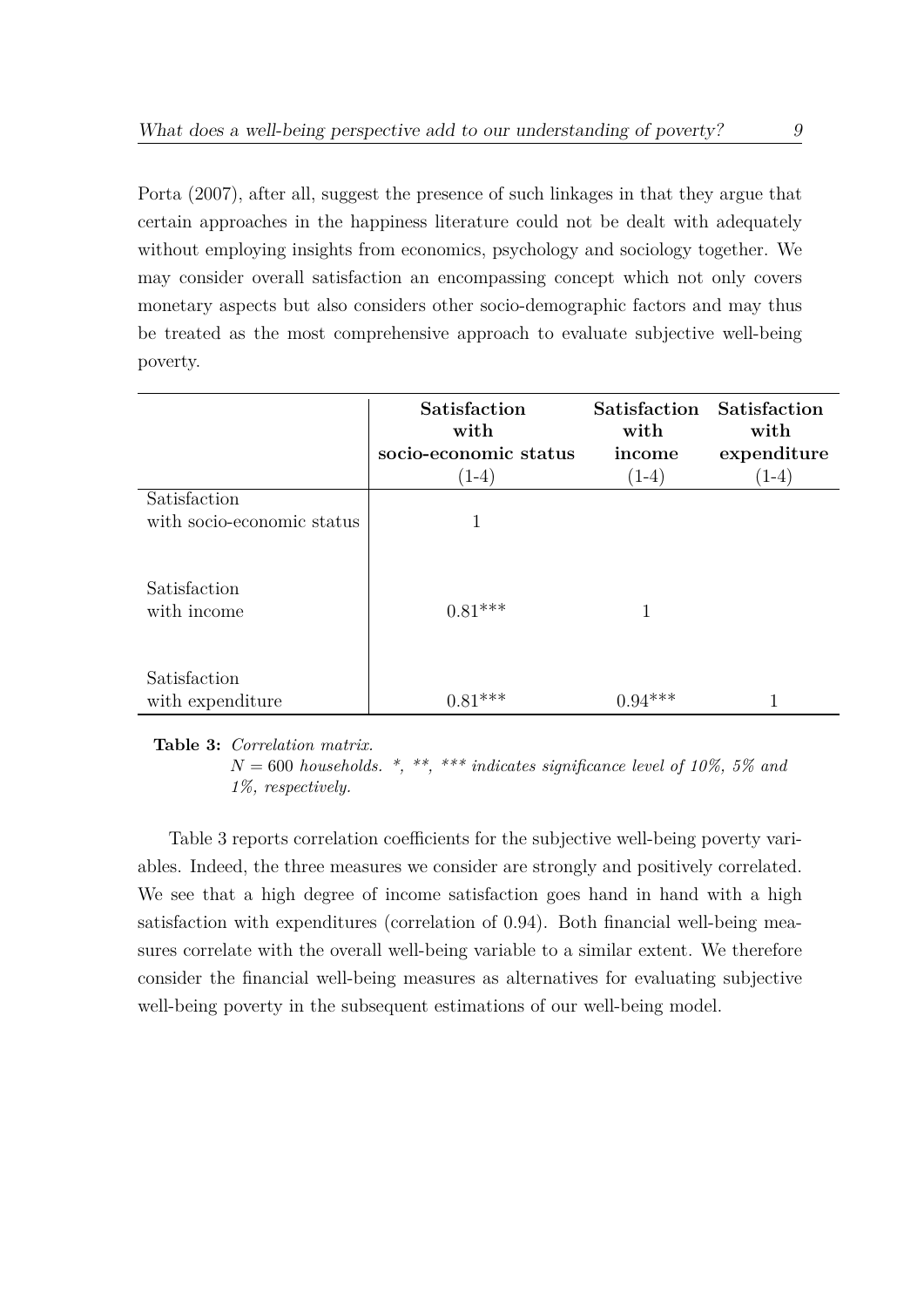## **4 Assessing overall well-being**

#### **4.1 The model**

The model we use to evaluate subjective well-being poverty is a straightforward application from the happiness literature, where our unique dataset allows for a rather nuanced consideration of the different potential determinants of life satisfaction. As the findings summarised in Section 2 suggest, happiness is best thought of as a function of various socio-economic factors. In particular, we estimate a well-being function for rural Pakistan of the following form:

$$
wellbeing = \beta_0 + \beta_1(sex) + \beta_2(age) + \beta_3(age)^2 + \beta_4(educ) +
$$
  

$$
\beta_5(numberofchildren) + \beta_6(unemployedment) +
$$
  

$$
\beta_7 ln(income) + \beta_8 ln(relativeincome) +
$$
  

$$
\beta_9(marital status) + \beta_{10}(health) + \beta_{11}(region) + \varepsilon.
$$
 (1)

The regression Model (1) implies that well-being is not simply a binary case but is measured in terms of the ordered categories (1-4) introduced above. We employ an ordered probit (oprobit) model that is widely used to analyse discrete data of this type. Our framework is based on an underlying latent model with single index function and constant thresholds. The control variables included are sex, age, education, number of children, employment status, the household's monthly nominal income (both in absolute and relative terms) expressed in natural logs,<sup>5</sup> marital status, the overall family's health position and the regional background of household *i*. More specifically, potential gender differences are captured by means of a dummy, where *sex* is 1 if the respondent is male and 0 otherwise. Similarly, *unemployment* takes the value of 1 if the head of the household is unemployed and 0 otherwise. As for the *marital status*, living as a married couple implies a value of 1 and 0 otherwise (e.g. living in divorce or widowhood). Age effects, as usual, are allowed to be non-linear. We moreover constructed a health index to evaluate the

<sup>5</sup>Relative income is defined here as the household's income with respect to the corresponding regional mean income.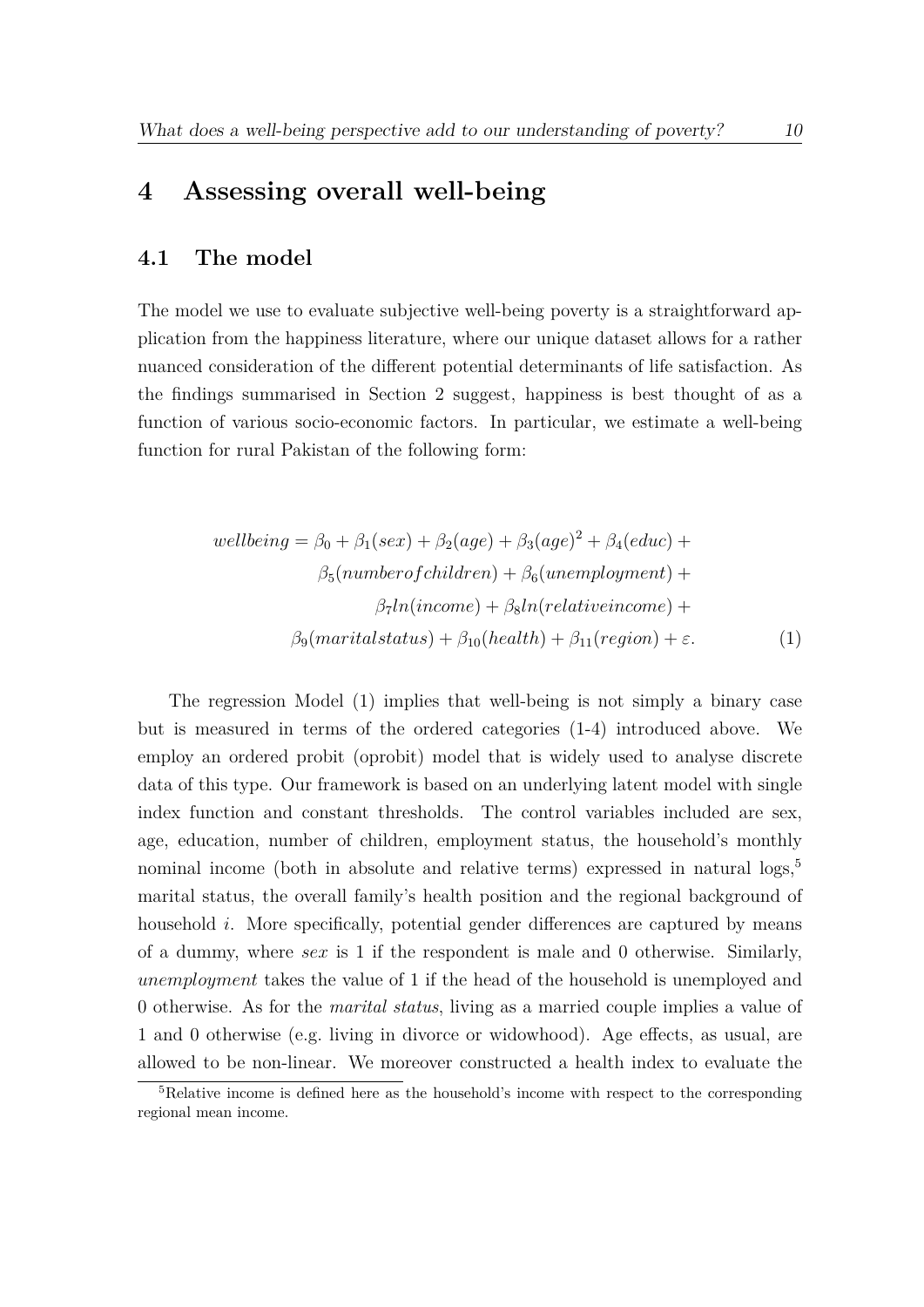general health status, where a higher value refers to a higher level of health. The index is based on the following response from the household's head: *"During the last 12 months, how many times has someone in your household visited a doctor?"* The answer options: *none*, *once*, *twice*, *three times* and *four times or more* were then mapped correspondingly onto dummy variables which may be translated into the health index as follows: 4, 3, 2, 1 and 0 for excellent, good, fair, poor and very poor health status, respectively. The excluded category is being in excellent health condition indicated by an index value of  $4$  – our baseline case. In a similar fashion, the region variable refers to three mutually exclusive dummies for respondents living in Punjab, NWFP and Sind, respectively. The baseline category here corresponds to households living in Baluchistan.

Several studies on the economics of happiness add the number of children to the list of explanatory variables in the happiness equation as done for instance by Angeles (2009), Blanchflower (2008) and Clark et al. (2008). However, the empirical evidence is inconclusive. While some authors (Tella et al. (2003); Alesina et al. (2004)) find a negative or, respectively, no effect (Clark (2006)), others (Stutzer and Frey (2006)) detect a positive effect of having children at home on overall household's happiness. Only few papers account for the individual characteristics of the households. Frey and Stutzer (2000), for example, using Swiss household survey data of 1992, find that having children has no effect on the happiness of married couples but a sizable (and negative) impact on single parents. We therefore consider this a crucial aspect to be explored in more detail also for developing countries.

Thus, we moreover consider a variant of Model (1) that imposes dummies on the respective number of children per household instead of using the actual number of children per household:

$$
wellbeing = \beta_0 + \beta_1(sex) + \beta_2(age) + \beta_3(age)^2 + \beta_4(educ) +
$$
  

$$
\beta_5(numberofchildren_{dummy}) + \beta_6(unemployed) +
$$
  

$$
\beta_7 ln(income) + \beta_8 ln(relativeincome) +
$$
  

$$
\beta_9(marital status) + \beta_{10}(health) + \beta_{11}(region) + \varepsilon.
$$
 (2)

In particular, the impact of the number of children on well-being in (2) is cap-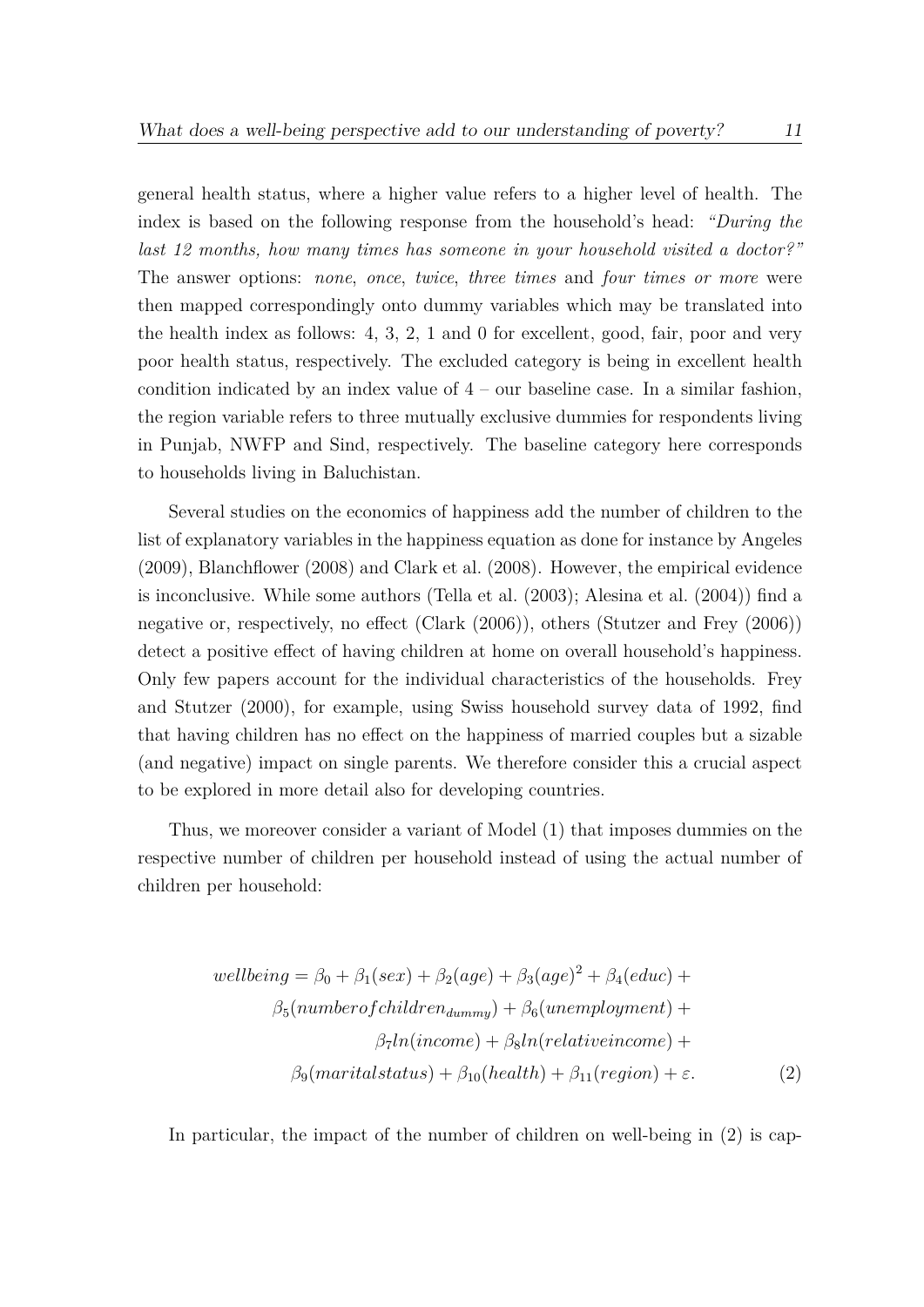tured by  $\beta_5$ . We created six dummies in total to separate the cases when one, two, three, four, five, six, seven or more children are present in a household.<sup>6</sup> We chose households with seven (or more) children as the reference group. Note that children are here defined as individuals aged less than 16 years who live with their parents.

As Frey and Stutzer (2002a) argue, life satisfaction from an economic perspective tends to be strongly driven by health and monetary factors. Age is another important determinant of well-being. However, the role of that variable is not so straightforward to assess for several reasons. The notion of well-being, after all, may change its connotation with varying age. All these factors are controlled for in our specified well-being functions.

### **4.2 Baseline results**

The convention in the happiness economics literature is to define happiness as overall well-being. Therefore, we first estimate Model (1) with the overall well-being metric as dependent variable and use those results as benchmark. Table 4 gives an overview of the results which may be considered the relevant baseline. Our findings largely confirm the literature on the determinants of happiness. As expected, well-being depends on gender, education, family size, unemployment, health and region. To take an example, the probability of being happy increases with an increasing family size or educational achievements. On the other hand, being a male, unemployed or having a low health profile lowers one's chance of being satisfied. We furthermore observe that well-being is region-dependent. Relatively speaking, living in Punjab indicates an elevated chance of being happy compared to Sind.

<sup>&</sup>lt;sup>6</sup>There is no household in the sample without any children.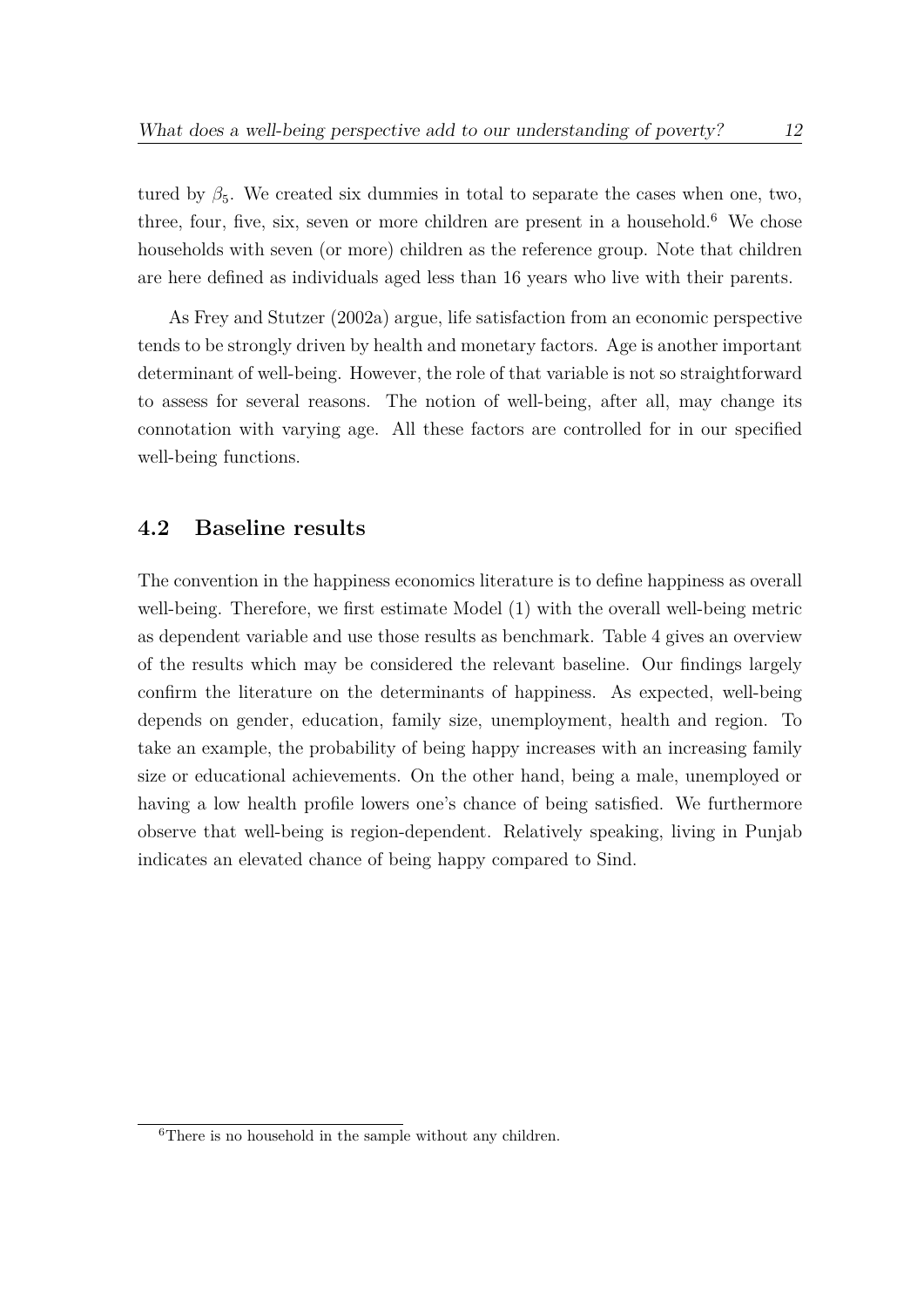| Ordered probit regression              |              |                 |
|----------------------------------------|--------------|-----------------|
| Number of obs                          | =            | 600             |
| Wald $\chi^2(18)$                      |              | 4962.88         |
| Prob > $\chi^2$                        |              | 0.0000          |
| Pseudo $R^2$                           |              | 0.1471          |
| Log pseudolikelihood                   | —            | $-537.14467$    |
| Dependent variable: Overall well-being |              |                 |
| Independent                            | Coef.        | Robust          |
| Variable                               |              | Std. Err.       |
| Male                                   | $-0.6588***$ | 0.1790          |
| Age                                    | 0.0131       | 0.0702          |
| AgeSquared                             | $-0.0001$    | 0.0007          |
| Years of Education                     | $0.0402**$   | 0.0190          |
| No. of children                        | $0.1290**$   | 0.0628          |
| Unemployed                             | $-0.2958**$  | 0.1535          |
| Log of household's income              | 0.0373       | 0.1649          |
| Log of relative income                 | $-0.0271$    | 0.7456          |
| Couple                                 | .1591        | 0.1727          |
| Health Satisfaction index:             |              |                 |
| 4                                      |              | Reference Group |
| 3                                      | $-0.3250$    | 0.2076          |
| $\overline{2}$                         | $-0.2625$    | 0.2077          |
| $\overline{1}$                         | $-0.5792**$  | 0.2279          |
| $\overline{0}$                         | $-9.9443***$ | 0.2724          |
| Region:                                |              |                 |
| Punjab                                 | $1.5061***$  | 0.1805          |
| <b>NWFP</b>                            | 0.1397       | 0.2080          |
| Sind                                   | $0.5689***$  | 0.1953          |
| Baluchistan                            |              | Reference Group |
| /cut1                                  | 1.7275       | 2.1887          |
| /cut2                                  | 1.8541       | 2.1865          |
| $\rm /cut3$                            | 2.1074       | 2.1861          |

**Table 4:** *Baseline results. \*,\*\*,\*\*\* denote statistical significance at 10%, 5% and 1% levels.*

The linktest for the baseline Model (1) is statistically insignificant as shown in Table B-1 which suggests that there are no omitted relevant variables and that our link function is correctly specified. Seeking to ensure that all models are properly specified, we moreover conducted the linktest (or specification error test) for each of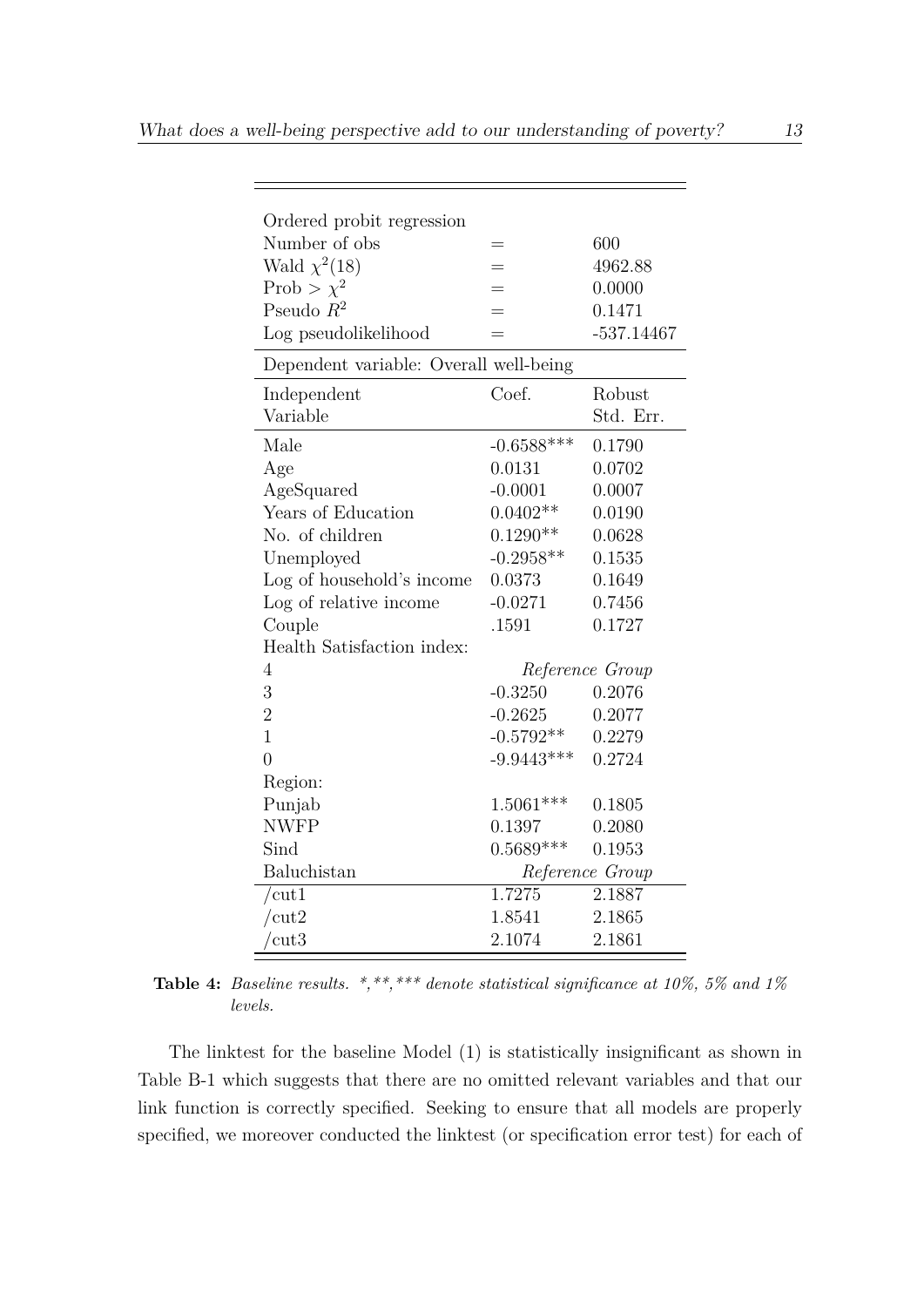the ordered probit regressions.<sup>7</sup>

The marginal effects for Model (1) are given in Table B-2. According to the Table, being a male increases the probability of being observed in a lower happiness category, say 1, and decreases the chance of experiencing higher outcomes such as 4. Similarly, unemployed people and people with a low health status, e.g. poor or very poor (1 and 0), are usually found in a lower happiness category compared to the higher category. With increasing education and family size, on the other hand, the probability of being part of the higher happiness category 4 increases and at the same time it decreases the chance of being observed in the lower happiness category 1. Our results also support regional effects. For instance, people living in Punjab and Sind are most likely to rank themselves amongst higher happiness categories compared to the lower happiness outcomes.

Our results with respect to gender, marital status and health are in line with several other studies of comparable scope. Knight et al. (2007), for example, analyse national household survey data on subjective well-being in rural China and also find that men report lower happiness than women. Taking singles as reference category, married couples are relatively more blissful according to their study, whereas divorced couples or widowhood dampen happiness. They furthermore suggest that happiness increases with a higher level of education, income or health, respectively. They suggest that happiness is U-shaped in age which is somewhat surprising, given that for developing countries one may suspect an inverted shape due to poor social security systems in place especially for older citizens.

After all, it is generally believed in the developing world that old people become increasingly less happy "by nature" not only because their physical and cognitive capacities deteriorate, but also due to psychological factors such as the increasing likelihood of suffering from depression. From a socio-economic point of view, older people tend to be in poorer health and have lower income which makes them less happier (Frey and Stutzer, 2002a). That situation may be fundamentally different in

<sup>&</sup>lt;sup>7</sup>The idea of the linktest, loosely speaking, is that if the model is properly specified, one should not be able to find any additional predictors that are statistically significant. The variable *hat* should thus be a statistically significant predictor since it is the predicted value from the model. This will be the case unless the model is misspecified. On the other hand, if our model is properly specified, *\_hatsq* should not have much predictive power except by chance. Therefore, the linktest is significant for a significant *\_hatsq*. Such a test outcome would usually suggest that either we have an omitted-variable bias or it might be the case that the link function is not correctly specified.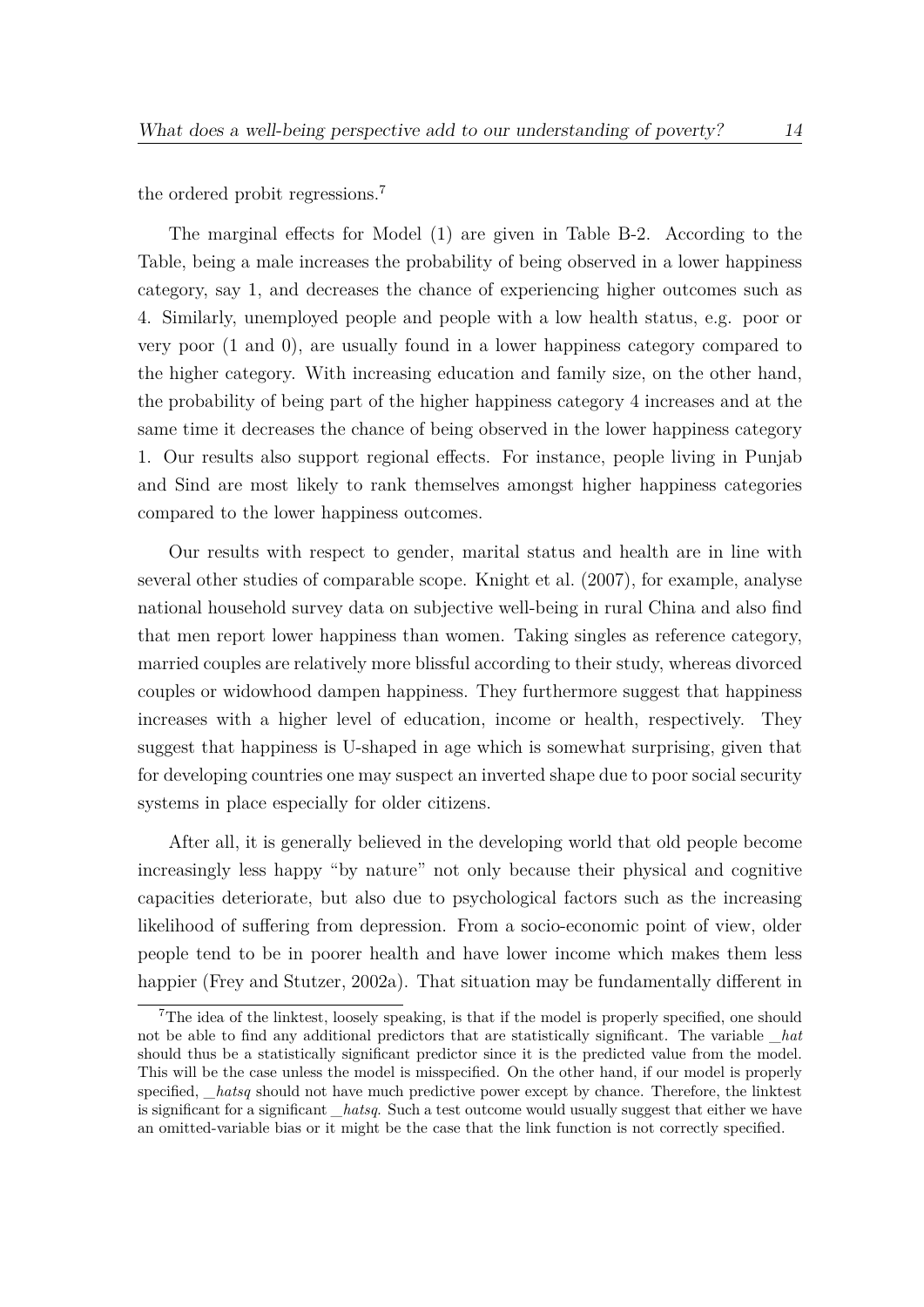industrialised countries. Easterlin (2006), for instance, based on data from General Social surveys from 1973-1994, finds that both health and financial satisfaction in the US follow a U-shaped pattern in age. This would imply that well-being falls with rising age, up to a particular turning point and then starts rising again. Contrary to the results for rural China, the US or many EU countries, however, our results seem to support the idea of an inverted U-shaped relationship between age and happiness with a theoretical turning point of 65.5 years of age. On purely statistical grounds, on the other hand, it is not obvious per se whether any relationship exists at all.

While one might expect happiness to be of an inverted-U shape in age, a general relationship between age and happiness seems to be difficult to establish. Indeed, a U-shaped age effect on happiness has been challenged on empirical grounds.<sup>8</sup> The age-happiness pattern is found to differ across countries and time periods. The overall empirical evidence appears blurred at best and it is thus difficult to draw any robust conclusion.

We further extend the baseline results by using dummies for the different number of children per household rather than using the actual number of children per household, using regression Model (2). Results are provided in Table 5 and suggest that the probability of being happy is low for the households with a small number of children and a low health status. Similarly, being male or being unemployed reduces the chance of reporting happiness. On the other hand, the likelihood of happiness increases in the level of education. One possible explanation for this positive association may be that higher levels of education tend to increase employability. As for regional effects, in Punjab the probability of feeling satisfied is about three times higher than in Sind.

The linktest for Model (2) is statistically insignificant as shown in Table B-3. The variable *hatsq* is statistically insignificant which indicates that the model is properly specified. There are no omitted relevant variables and one should not be able to find any additional predictors that are statistically significant except by chance. Apart from assessing model specification, we also test for the joint significance of the children dummies and, given the test statistic  $(\chi^2(6) = 917.84)$  with six degrees of freedom, we find strong evidence for this to be the case.

<sup>8</sup>See Horley and Lavery (1995) and the references therein for details.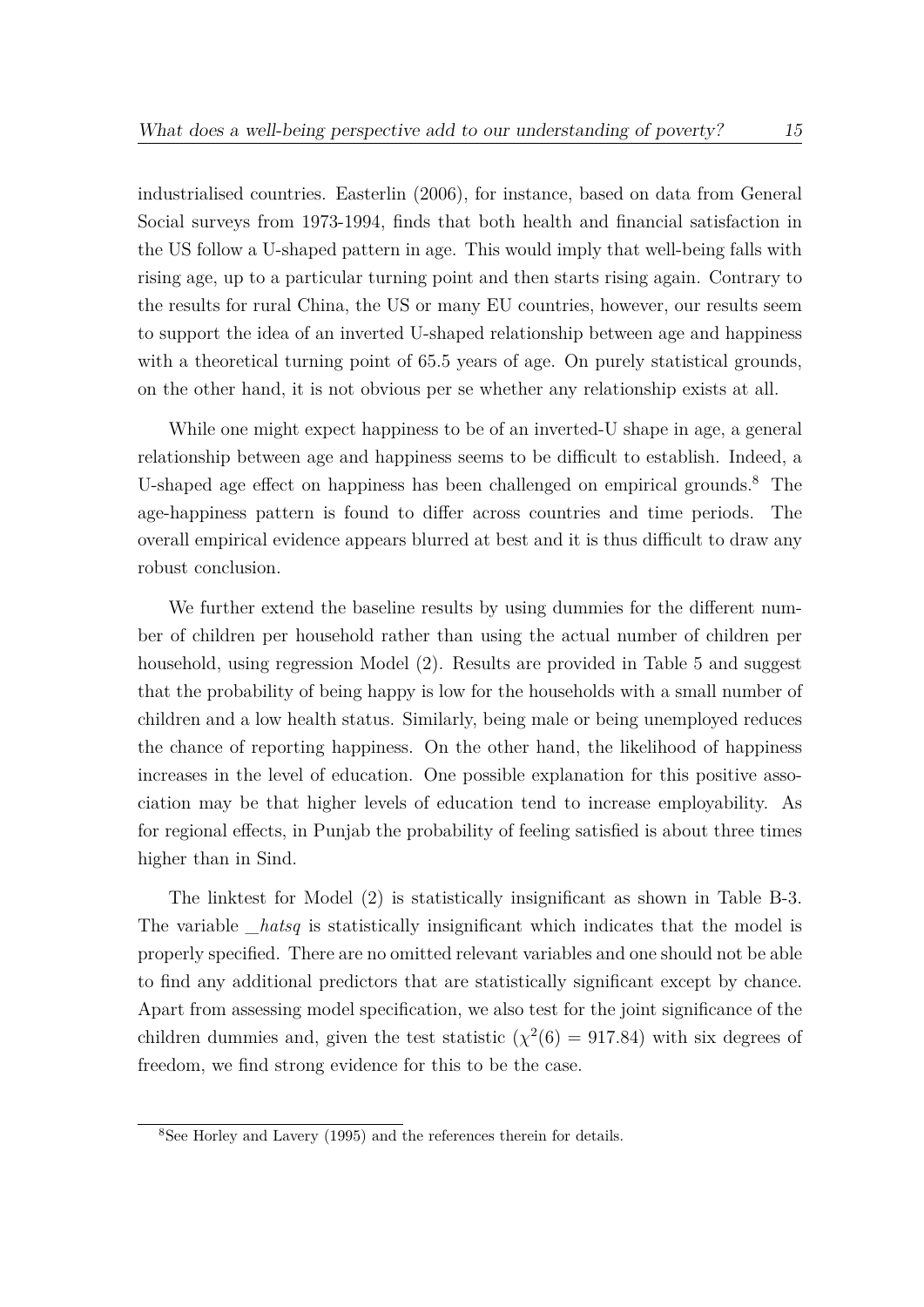| Ordered probit regression<br>Number of obs |               | 600             |
|--------------------------------------------|---------------|-----------------|
| Wald $\chi^2(18)$                          | =<br>$=$      | 5420.19         |
| Prob > $\chi^2$                            | $=$           | 0.0000          |
| Pseudo $R^2$                               |               | 0.1482          |
| Log pseudolikelihood                       | $=$           | $-536.45646$    |
|                                            |               |                 |
| Dependent variable: Overall well-being     |               |                 |
| Independent                                | coef.         | Robust          |
| Variable                                   |               | Std. Err.       |
| Male                                       | $-0.6865***$  | 0.1903          |
| Age                                        | 0.0095        | 0.0718          |
| AgeSquared                                 | $-3.2E - 05$  | 0.0007          |
| Years of Education                         | $0.0418**$    | 0.0192          |
| No. of children:                           |               |                 |
| $\mathbf{1}$                               | $-7.6685***$  | 0.4249          |
| $\overline{2}$                             | $-0.9727**$   | 0.4857          |
| 3                                          | $-0.5966$     | 0.3836          |
| $\overline{4}$                             | $-0.5308$     | 0.3603          |
| $\overline{5}$                             | $-0.3789$     | 0.3704          |
| 6                                          | $-0.2798$     | 0.3896          |
| 7 or more                                  |               | Reference Group |
| Unemployed                                 | $-0.2897*$    | 0.1538          |
| Log of household's income                  | 0.0434        | 0.1659          |
| Log of relative income                     | $-0.0689$     | 0.7494          |
| Couple                                     | 0.1716        | 0.1731          |
| Health Satisfaction index:                 |               |                 |
| 4                                          |               | Reference Group |
| 3                                          | $-0.3362$     | 0.2082          |
| $\overline{2}$                             | $-0.2554$     | 0.2097          |
| 1                                          | $-0.5889$ *** | 0.2287          |
| $\overline{0}$                             | $-8.8264***$  | 0.2889          |
| Region:                                    |               |                 |
| Punjab                                     | 1.5068***     | 0.1822          |
| <b>NWFP</b>                                | 0.1442        | 0.2107          |
| Sind                                       | $0.5766***$   | 0.1990          |
| Baluchistan                                |               | Reference Group |
| $/{\rm cut}1$                              | 0.6481        | 2.2762          |
| $\rm /cut2$                                | 0.7749        | 2.2734          |
| cut <sub>3</sub>                           | 1.0287        | 2.2730          |
|                                            |               |                 |

**Table 5:** *Baseline results; using dummies for number of children. \*,\*\*,\*\*\* denote statistical significance at 10%, 5% and 1% levels.*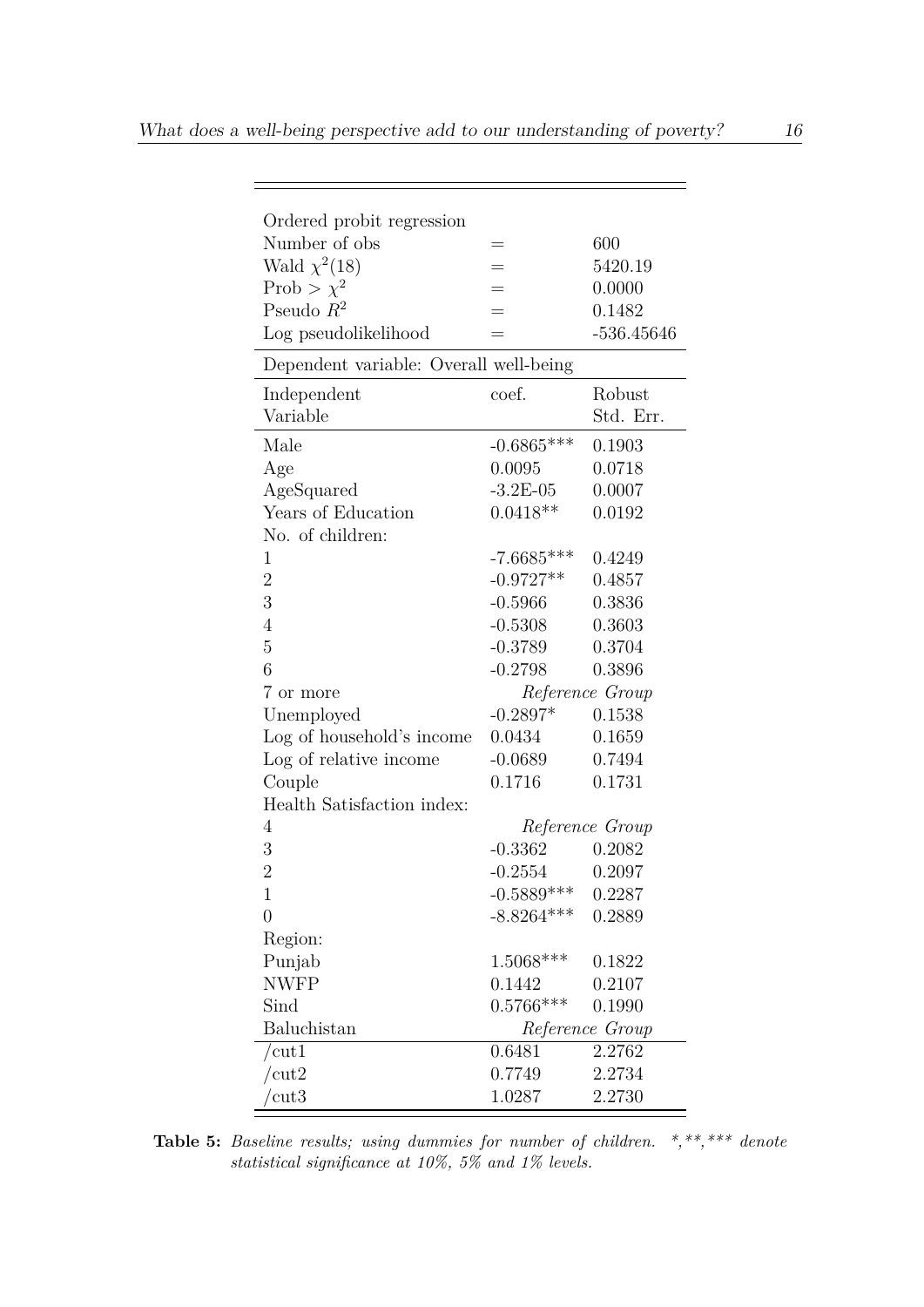Table B-4 shows the marginal effects resulting from the ordered probit regression analysis of Model (2); i.e. using dummies for the number of children per household. According to Table B-4, if a household only has a limited number of children (i.e. no more than two), the likelihood of reporting higher levels of satisfaction (i.e. 2, 3 and 4) decreases and at the same time the family is more likely to be observed in the lowest happiness category. The same applies to health. Households revealing a low degree of health satisfaction (i.e. 0 or 1) are most likely to fall in the lowest happiness category (1) relative to the higher categories. Similarly, if a respondent is unemployed or in case of a male-headed family, the risk of being in the lowest satisfaction category increases, while it diminishes for the highest possible outcome. Furthermore, perceived happiness is more likely to occur among more educated households as shown in Table B-4. With increasing educational attainment, the probability of observing higher happiness outcomes increases, while it decreases for lower happiness outcomes. However, we may argue that the marginal effects of education are considerably small in either case. Lastly, well-being depends on the regional background. Households for instance living in Punjab are more likely to report higher levels of satisfaction, relative to those who belong to the province of Sind.

While our baseline results are in keeping with economic intuition, only gender, the level of education, the number of children, the employment as well as health status and the regional background turn out to be of some statistical meaning. In particular, a large family size seems to be vital for well-being. On the other hand, a higher nominal income (both in absolute and relative terms) does not seem to significantly improve households' perceived well-being – a result which seems at odds with economic reasoning, as one would expect households in developing countries to feel strongly about monetary factors. Thus, our results suggest that overall wellbeing is the broader measure which seems to capture reasonably well other important aspects of poverty such as health and the level of education that matter most in economic and econometric terms. With income being insignificant, subjective wellbeing poverty encompasses in this context the idea of capabilities poverty, but it is more general than this approach as it moreover incorporates important and often neglected socio-economic factors. This seems to suggest that in order to capture poverty in monetary terms, we should resort to more targeted subjective well-being poverty measures. We therefore consider in the following other response variables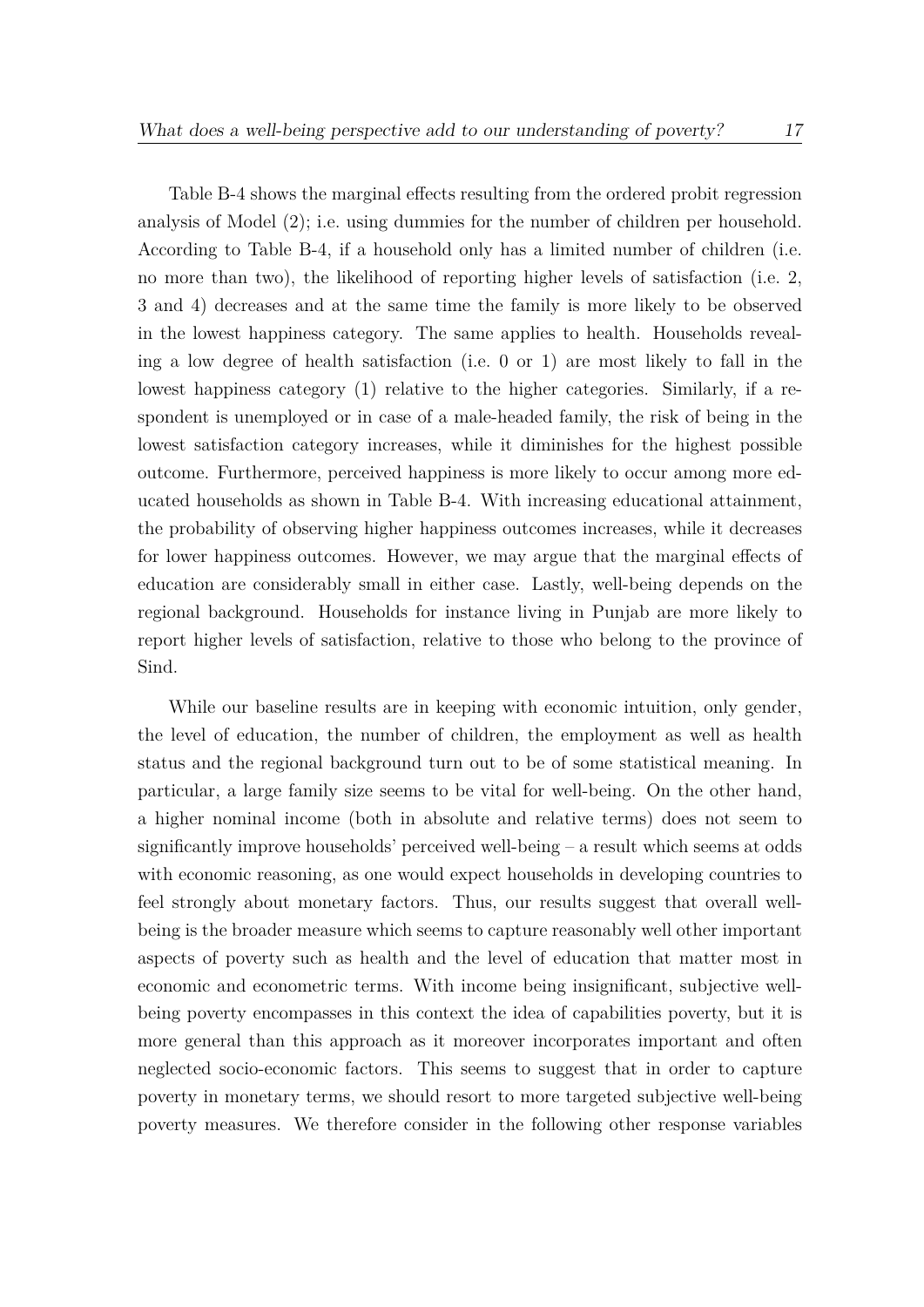(i.e. financial well-being measures) and compare those with the baseline results.

## **5 Assessing financial well-being**

In this Section we test whether income remains insignificant for the financial wellbeing metric, using Model (2). Since overall well-being is a rather "soft" concept, it seems more straightforward to use subjective categories which focus more on financial terms.<sup>9</sup>

Table B-5 shows the results of the ordered probit regressions that can be compared with the baseline results. The results suggest that male are less likely to be satisfied with their finances (both in income and expenditure terms) compared to female households. Education increases the probability of financial satisfaction, particularly in terms of satisfaction with income. We find that financial satisfaction is a positive function of education; however, the estimate is significantly positively associated with the income measure. Furthermore, households having more children are more likely to be financially satisfied compared to households with less or fewer children. As expected, a higher income increases the likelihood of financial satisfaction and vice versa. Similarly, a higher level of health satisfaction increases the probability of reporting higher financial satisfaction. Regarding regional effects, families in Punjab are most likely to be satisfied with their income and expenditure compared to the other provinces, consistent with previous findings.

Table B-6 shows the marginal effects resulting from ordered probit regressions based on Model (2), using financial satisfaction (i.e. satisfaction with income or expenditure) as response variable. According to Table B-6, being a male increases the probability of being observed in the lower financial satisfaction categories (1 and 2), and makes it less likely to be in the higher satisfaction categories (3 and 4). A large family size is beneficial in terms of financial satisfaction of a household. Compared to the reference category of seven or more children, a small family of one to three children reduces the chances of a household of being in the higher financial satisfaction categories (3 and 4), whilst increasing the likelihood of reporting the lower outcome (2). Similarly, households with lower health outcomes are more likely

 $9As$  the output reported in Table B-5 suggests, the model is properly specified, also in terms of the joint significance of the children dummies.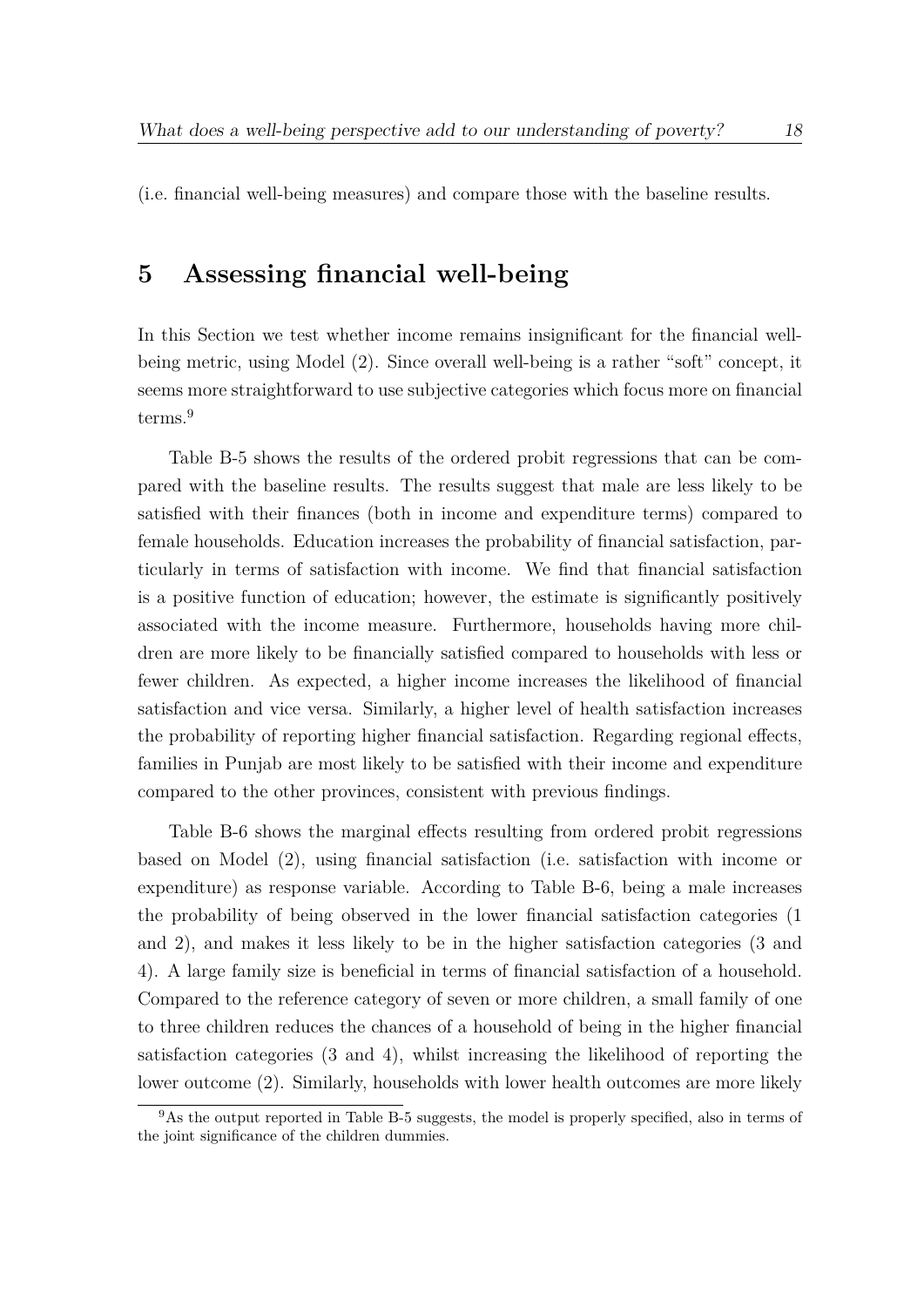to be part of the lower financial satisfaction category (2), while in this case chances of being observed in the higher response categories (3 and 4) are lower. Higher income leads to higher financial outcomes even on pure subjective grounds. For instance, higher income increases the likelihood of being in the higher categories (3 and 4) of financial satisfaction and at the same time decreases the probability of being in the lower response categories (i.e. 1 or 2). Similarly, higher education ensures higher income satisfaction; for instance, education increases the likelihood of being in the higher income satisfaction category (3) and decreases the probability to be observed in the lower category (2) of income satisfaction. However, we cannot confirm such a pattern in the case of satisfaction with expenditure on pure statistical grounds. As far as regional effects are concerned, we find that compared to other provinces, being in Punjab increases the chances to be observed in the higher categories of financial satisfaction (i.e. 3 and 4), whereas it reduces the chances of being in the lower categories of financial satisfaction (i.e. 1 and 2). In other words, households in Punjab are most likely to be satisfied with their income or expenditure compared to the families living in the other provinces.

Summing up, we see that using this metric, income does matter also on subjective grounds. Estimates are significantly positively associated with the corresponding measure. Closely related to higher income levels is the degree of schooling in the developing world. Indeed, the variable capturing years of education is significantly positively associated with the subjective poverty measures, all other things held constant. Similarly, a higher health index and an increased number of children also seem to be positively associated with the household's reported financial well-being. In contrast to our baseline results, financial satisfaction appears to be U-shaped in age. The estimated turning point corresponds to the age of 55 years. This is similar to Easterlin (2006) who also reports evidence for a U-shaped relationship between financial satisfaction and age in the US. Such a pattern, however, cannot be confirmed for the case at hand on purely statistical grounds. Given the limited public provision of social security (for instance, pensions, old age benefits, etc.) in Pakistan, one would expect an inverted U-shaped relationship between these two variables.

Overall, comparing all three measures of subjective well-being poverty, a somewhat consistent picture seems to emerge: We may conclude that the level of education, health and the number of children matter the most both in econometric and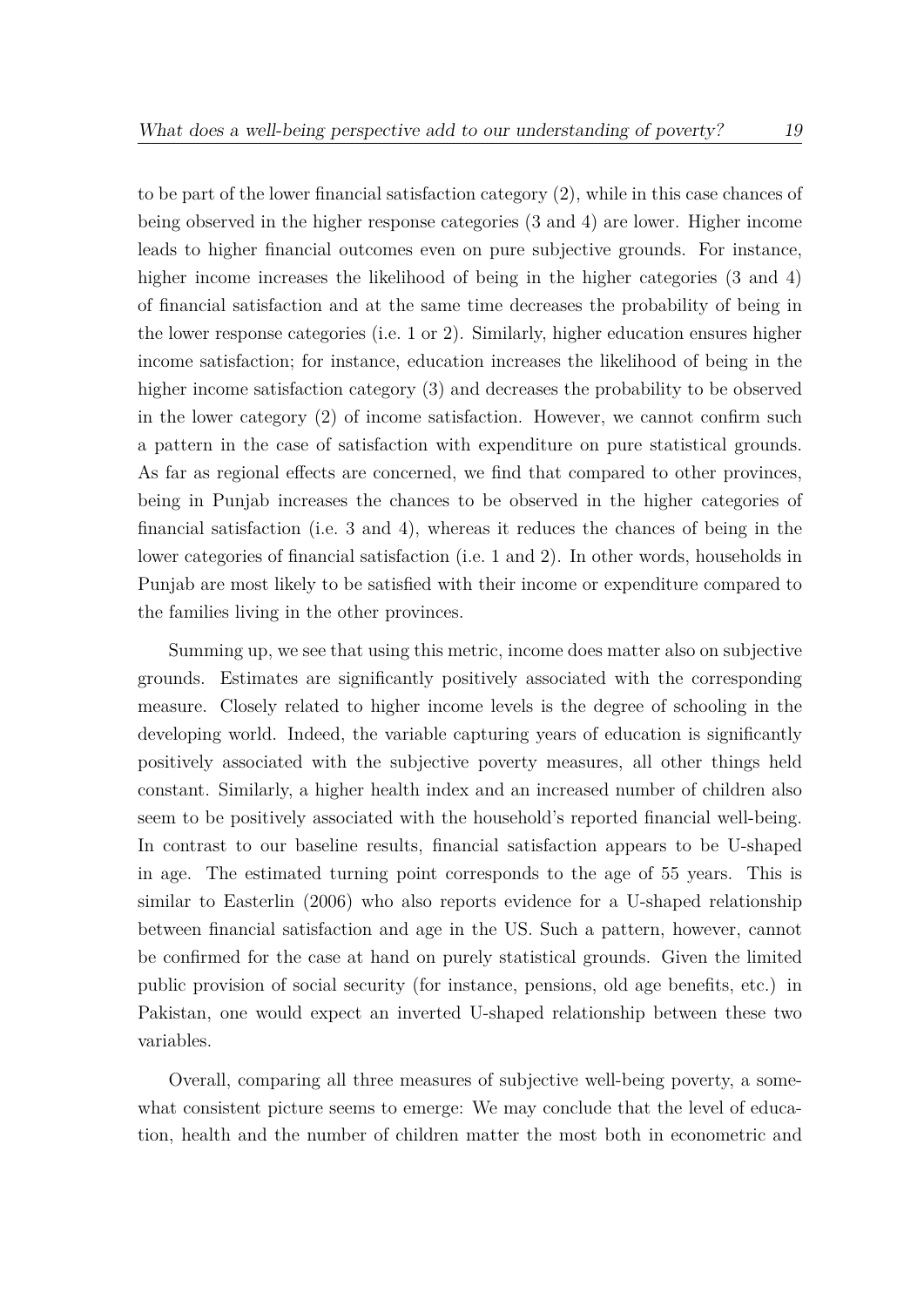economic terms. Particularly a large family size seems to be vital which appears to confirm the notion of having children as insurance mechanism in developing countries. In areas such as rural Pakistan children are integrated in the family life early on. Many of them contribute considerably to the overall household income already at a young age. In line with this anecdotal evidence, our empirical results suggest that the number of children is one of the major determinants of subjective well-being poverty in rural areas.

## **6 Conclusion**

Using unique survey data for rural Pakistan, we have sought to investigate the impact of socio-demographic factors on life satisfaction in order to shed light on issues associated with subjective well-being. This is to our knowledge the first study of life satisfaction in this part of the developing world. We estimate a happiness model with categorical variables to evaluate subjective well-being poverty and its different components. Our main contributions are the following. First, we link the emerging field of the economics of happiness with development studies. In particular, we construct subjective well-being measures to evaluate poverty, highlighting their differences but also similarities. Second, we intend to challenge the view of poverty being a purely macro-level phenomenon which is based on a conventional nominal (either absolute or relative) metric. We demonstrate that analysing the issue on a more micro-level allows for a much richer analysis and more differentiated insights.

We employ different ways of measuring subjective well-being, i.e. satisfaction with the socio-economic status (overall well-being) and satisfaction with income as well as with expenditure (financial well-being). Our happiness model is general enough to map the different well-being measures capturing subjective well-being poverty and its different components. We find that subjective well-being is the broader measure which seems to capture reasonably well other important components of poverty. In particular, health and the level of education both matter significantly in economic and econometric terms. The notion of well-being in this context encompasses the idea of capabilities poverty. However, the approach here is more general than this as it also incorporates important and often neglected socio-economic factors such as the number of children in a household. Our results moreover suggest that the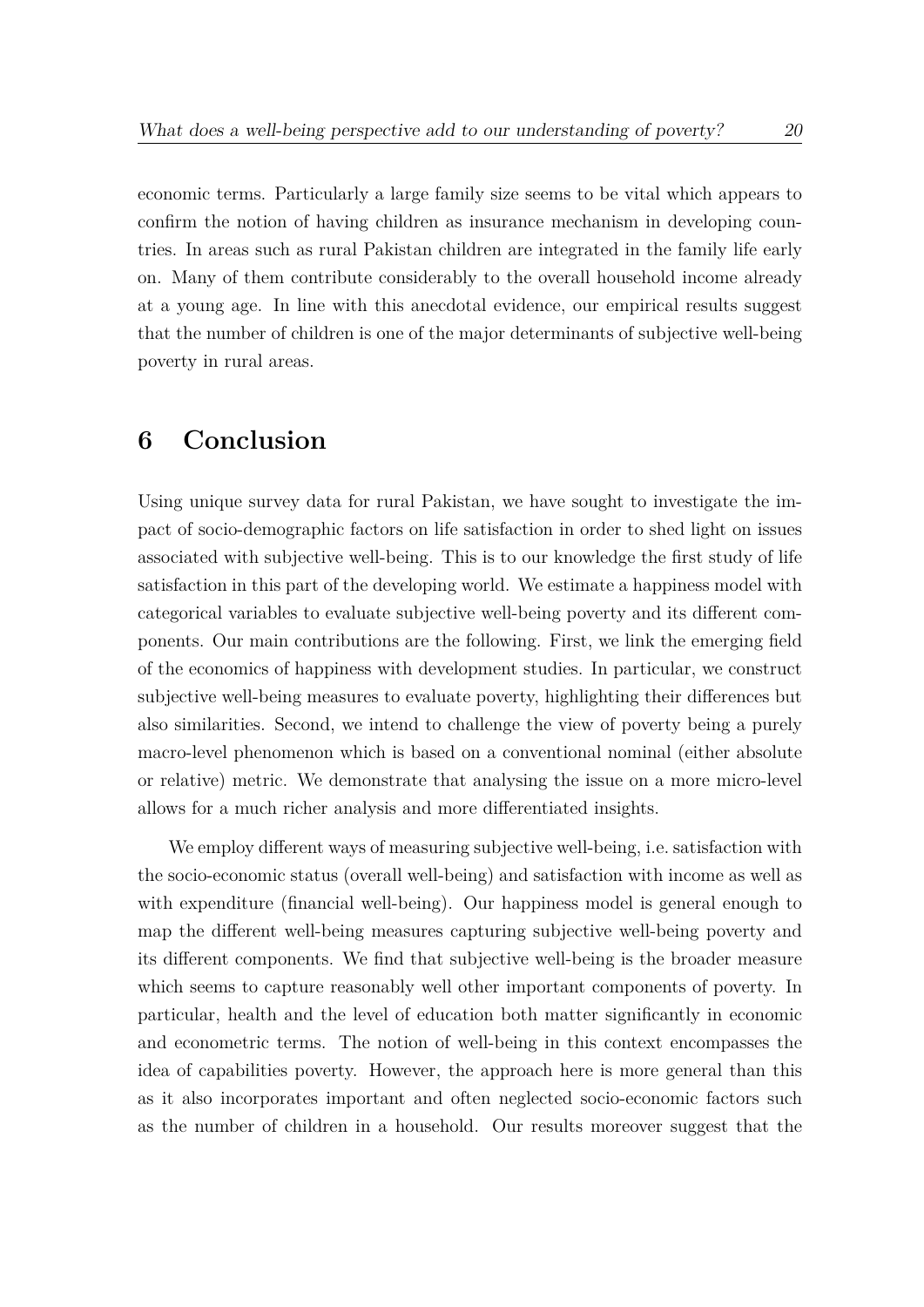financial well-being measure is more appropriate in capturing the conventional notion of income poverty; with income being highly significant. We find that both overall and financial well-being are positive functions of income. Our results are thus in line with Easterlin  $(2001)$ 's micro approach towards happiness.

In addition, the baseline results are in line with common findings in the happiness literature: Happiness is higher among females, married couples, educated and healthy individuals. Unlike other studies, particularly for industrialised nations, an inverted (as opposed to a conventional) U-shaped pattern characterises the age-happiness profile. While this finding matches theoretical considerations, the jury is still out to provide convincing empirical evidence for either shape.

Pakistan shares distinct demographic features with many other developing countries: It is characterised by a large population as well as high population growth and fertility rates. As expected, the socio-economic environment is crucial for explaining perceived poverty. Our analysis suggests a positive effect of the number of children on individual household's well-being – a novel result which has not yet been established in such a framework.

On a more general note, we also try to make the case in this paper that it is not appropriate to measure subjective well-being poverty by income alone. Just as human development encompasses aspects of life much broader than income, so does poverty that should be regarded as consisting of many dimensions. We cannot rely on positive growth effects trickling down by themselves after all. It takes sound government policies and action to ensure that income supports citizens in expanding their choices and to remain in adequate health as well as to obtain education and resources for themselves and for their children – in short, to achieve human development.

The economics of happiness is still in its infancy, yet it seems to offer promising approaches for development studies. This paper is a further contribution to linking these two fields. Ultimately, further ground is yet to be established from which also other development issues may be analysed from a more psychological perspective in conjunction with solid economic underpinnings. It does appear, however, that a well-being perspective contributes to our understanding of poverty.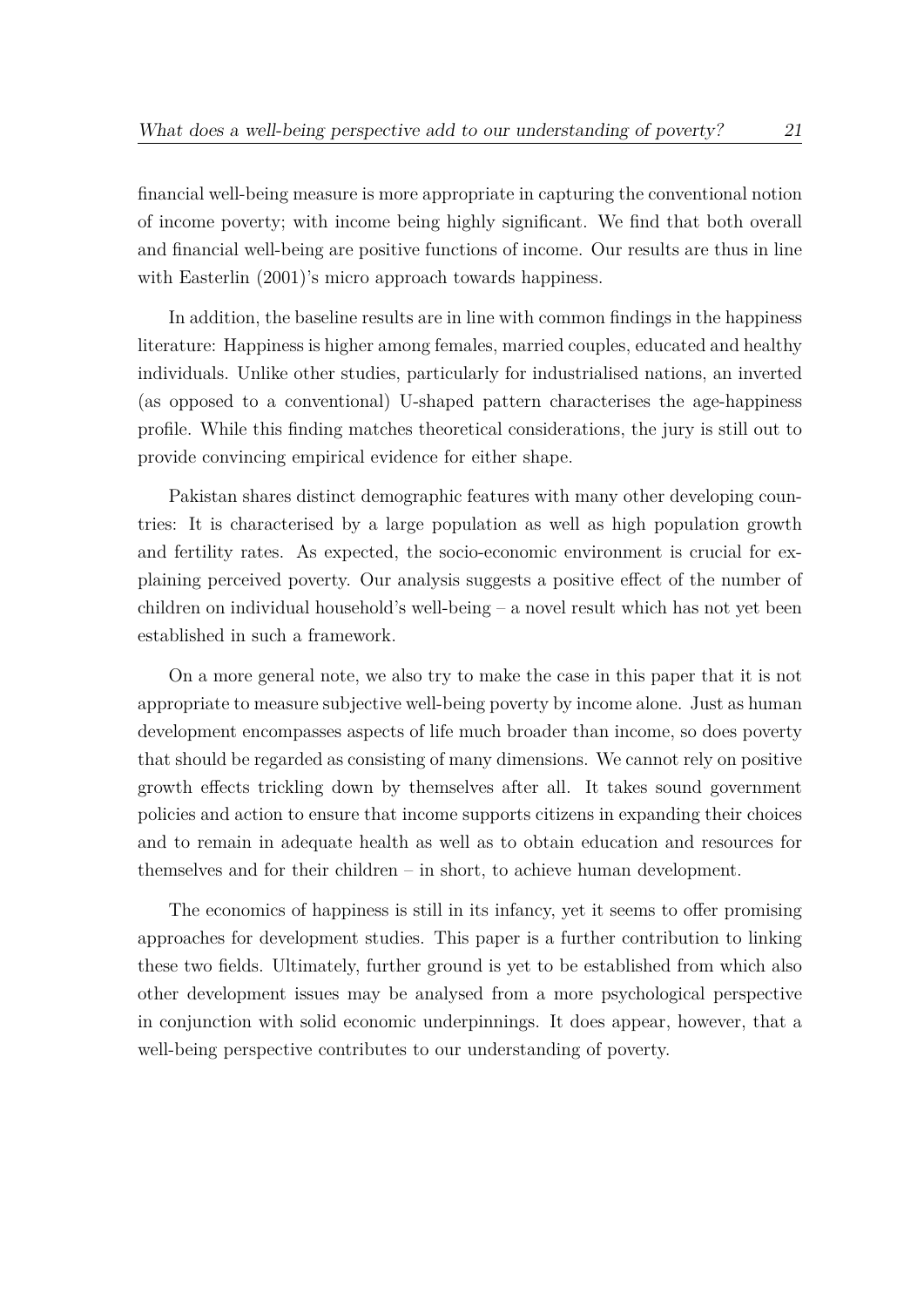# **A Weighting matrix**

|              |            | Census 1998 | Survey 2008 |            |                    |                         |
|--------------|------------|-------------|-------------|------------|--------------------|-------------------------|
| District     | No. of     | Total       | Rural       | Sample     | pweights           | pweights-normalised     |
|              | households | Population  | Population  | Population | $[(RP)'_i/(SP)_i]$ | $[(pw)_j/\Sigma(pw)_j]$ |
| (j)          | $(hh)'_i$  | $(TP)'_i$   | $(RP)'_i$   | $(SP)_i$   | $(pw)_i$           | $(pw) *_{i}$            |
| Attock       | 206,678    | 1,274,935   | 1,003,843   | 266        | 3,773.85           | 0.10                    |
| Layyah       | 152,050    | 1,120,951   | 976,748     | 289        | 3,379.75           | 0.09                    |
| RahimyarKhan | 3,141,053  | 17,743,645  | 2,524,471   | 246        | 10,262.08          | 0.27                    |
| Sahiwal      | n.a        | 1,843,194   | 1,541,204   | 269        | 5,729.38           | 0.15                    |
| Badin        | 211,354    | 1,136,044   | 949,556     | 267        | 3,556.39           | 0.09                    |
| Mirpurkhas   | 148,470    | 905,935     | 605,760     | 251        | 2,413.39           | 0.06                    |
| Thatta       | 220,068    | 1,113,194   | 988,455     | 259        | 3,816.43           | 0.10                    |
| Lower Dir    | 76,531     | 717,649     | 673,314     | 241        | 2,793.83           | 0.07                    |
| Malakand     | 49,330     | 452,291     | 409,112     | 234        | 1,748.34           | 0.05                    |
| Kalat        | 34,410     | 237,834     | 204,040     | 215        | 949.02             | 0.02                    |
| Total        |            | 11,943,080  | 9,876,503   | 2,537      | 38,422.46          | 1.00                    |

**Table A-1:** *Weighting scheme of sample households. The left part summarises population data from the last available Census of 1998. The relevant weights for the survey are reported in the last column.*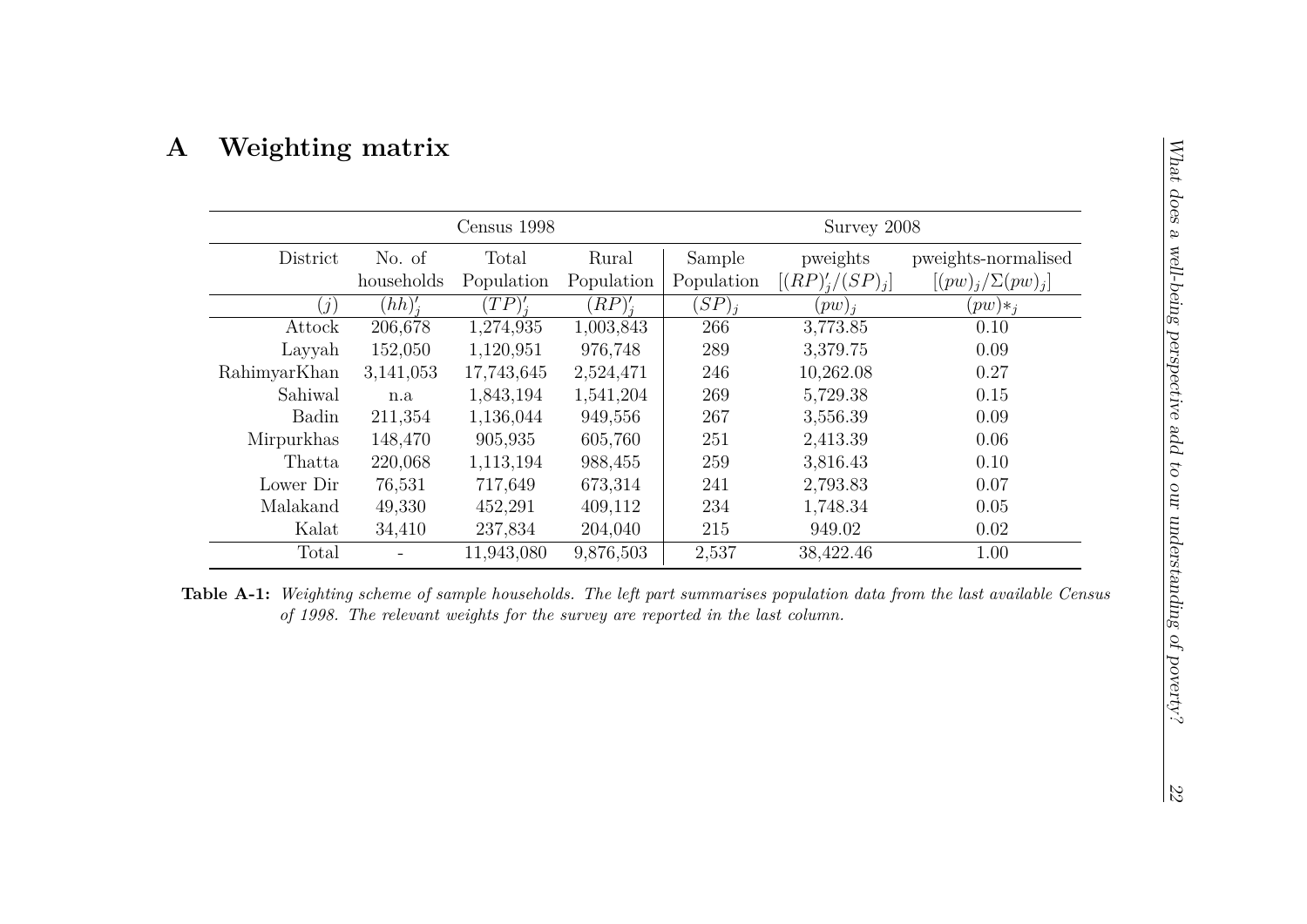# **B Tables**

| Specification error test               |                    |              |
|----------------------------------------|--------------------|--------------|
| Number of obs                          |                    | 600          |
| Wald $\chi^2(2)$                       | =                  | 127.59       |
| Prob > $\chi^2$                        |                    | 0.0000       |
| Pseudo $R^2$                           | $=$                | 0.1474       |
| Log pseudolikelihood                   |                    | $-536.96266$ |
| Dependent variable: Overall well-being |                    |              |
| Independent                            | coef.              | Robust       |
| Variable                               |                    | Std. Err.    |
| $-hat$                                 | $0.7766***[0.000]$ | 0.1397       |
| -hatsq                                 | 0.0646[0.126]      | 0.0423       |
| /cut1                                  | 1.5637             | 0.1620       |
| /cut2                                  | 1.6903             | 0.1653       |
| $\overline{\text{cut3}}$               | 1.9438             | 0.1735       |

**Table B-1:** *Specification error test: Baseline Model (1).*

*Notes: \*,\*\*,\*\*\* denote statistical significance at 10%, 5% and 1% levels; p-values are given in square brackets.*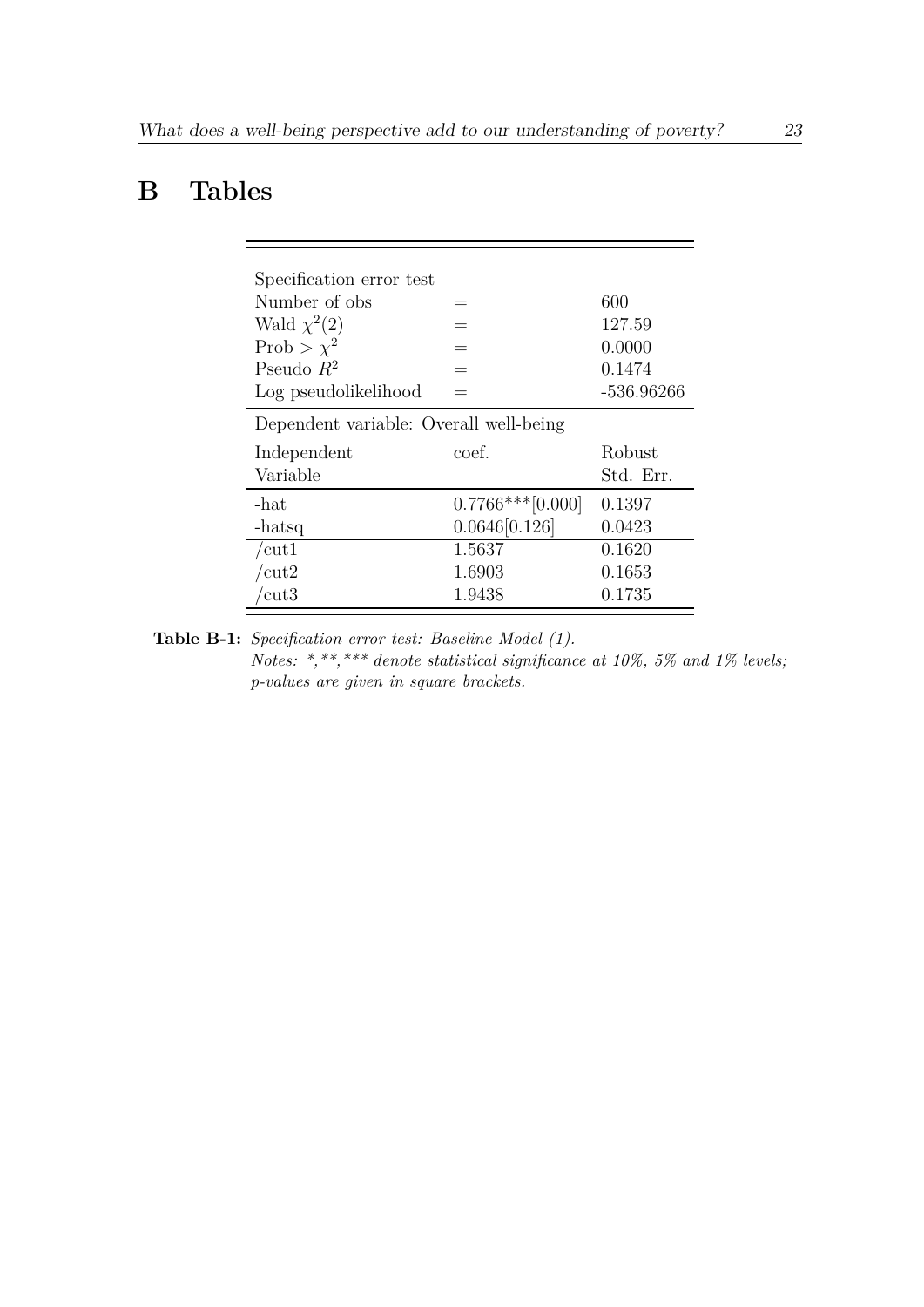Marginal effects, ordered probit regression

$$
y = Pr(Overall\ well\ -being == 1)\ (predict,\ p\ outcome(1))
$$

 $= 0.50403465$ 

- $y = Pr(Overall well-being==2) (predict, p outcome(2))$
- $=.05032489$

$$
y = Pr(Overall well-being == 3) (predict, p outcome(3))
$$

- $=.09738449$
- $y = Pr(Overall well-being==4) (predict, p outcome(4))$
- $=.34825596$

| Outcome: Overall well-being | (1)          |           | $\left( 2\right)$ |           | (3)           |           | $\left( 4\right)$ |           |
|-----------------------------|--------------|-----------|-------------------|-----------|---------------|-----------|-------------------|-----------|
| Variable                    | dy/dx        | Std. Err. | dy/dx             | Std. Err. | dy/dx         | Std. Err. | dy/dx             | Std. Err. |
| $Male^*$                    | $0.2492***$  | 0.0619    | 0.0064            | 0.0042    | 0.0011        | 0.0054    | $-0.2567***$      | 0.0690    |
| Age                         | $-0.0052$    | 0.0280    | 0.0000            | 0.0003    | 0.0003        | 0.0018    | 0.0048            | 0.0260    |
| AgeSquared                  | 0.00003      | 0.00028   | $-2.44E-07$       | 0.0000    | $-1.69E-06$   | 0.00002   | $-2.5E-05$        | 0.00026   |
| Education                   | $-0.0161**$  | 0.0076    | 0.0001            | 0.0001    | 0.0010        | 0.0006    | $0.0149**$        | 0.0071    |
| No. of children             | $-0.0515**$  | 0.0251    | 0.0005            | 0.0005    | $0.0033*$     | 0.0019    | $0.0477**$        | 0.0232    |
| Unemployed*                 | $0.1173**$   | 0.0602    | $-0.0019$         | 0.0017    | $-0.0089*$    | 0.0058    | $-0.1065**$       | 0.0538    |
| Log of household's income   | $-0.0149$    | 0.0658    | 0.0001            | 0.0006    | 0.0010        | 0.0042    | 0.0138            | 0.0610    |
| Log of relative income      | 0.0108       | 0.2974    | $-0.0001$         | 0.0028    | $-0.0007$     | 0.0190    | $-0.0100$         | 0.2757    |
| $Couple^*$                  | $-0.0633$    | 0.0684    | 0.0010            | 0.0016    | 0.0047        | 0.0060    | 0.0576            | 0.0610    |
| Health Satisfaction Index:  |              |           |                   |           |               |           |                   |           |
| $3^*$                       | 0.1288       | 0.0812    | $-0.0021$         | 0.0023    | $-0.0099$     | 0.0078    | $-0.1168$         | 0.0720    |
| $2^*$                       | 0.1042       | 0.0818    | $-0.0016$         | 0.0020    | $-0.0077$     | 0.0073    | $-0.0950$         | 0.0732    |
| $1*$                        | $0.2249***$  | 0.0839    | $-0.0062$         | 0.0045    | $-0.0213*$    | 0.0119    | $-0.1974***$      | 0.0696    |
| $0^*$                       | $0.5517***$  | 0.0256    | $-0.0503***$      | 0.0134    | $-0.1000$ *** | 0.0188    | $-0.4013***$      | 0.0271    |
| Region:                     |              |           |                   |           |               |           |                   |           |
| Punjab*                     | $-0.5416***$ | 0.0541    | $0.0134***$       | 0.0050    | $0.0454***$   | 0.0110    | $0.4829***$       | 0.0522    |
| $NWFP*$                     | $-0.0556$    | 0.0825    | 0.0002            | 0.0006    | 0.0029        | 0.0034    | 0.0525            | 0.0796    |
| $\text{Sind}^*$             | $-0.2215**$  | 0.0720    | $-0.0024$         | 0.0030    | 0.0057        | 0.0040    | $0.2182***$       | 0.0763    |

**Table B-2:** *Ordered probit analysis: Marginal effects, baseline Model (1). Note: 1. \*,\*\*,\*\*\* denote statistical significance at 10%, 5% and 1% levels. 2. (\*) dy/dx denotes discrete change of dummy variable from 0 to 1.*

24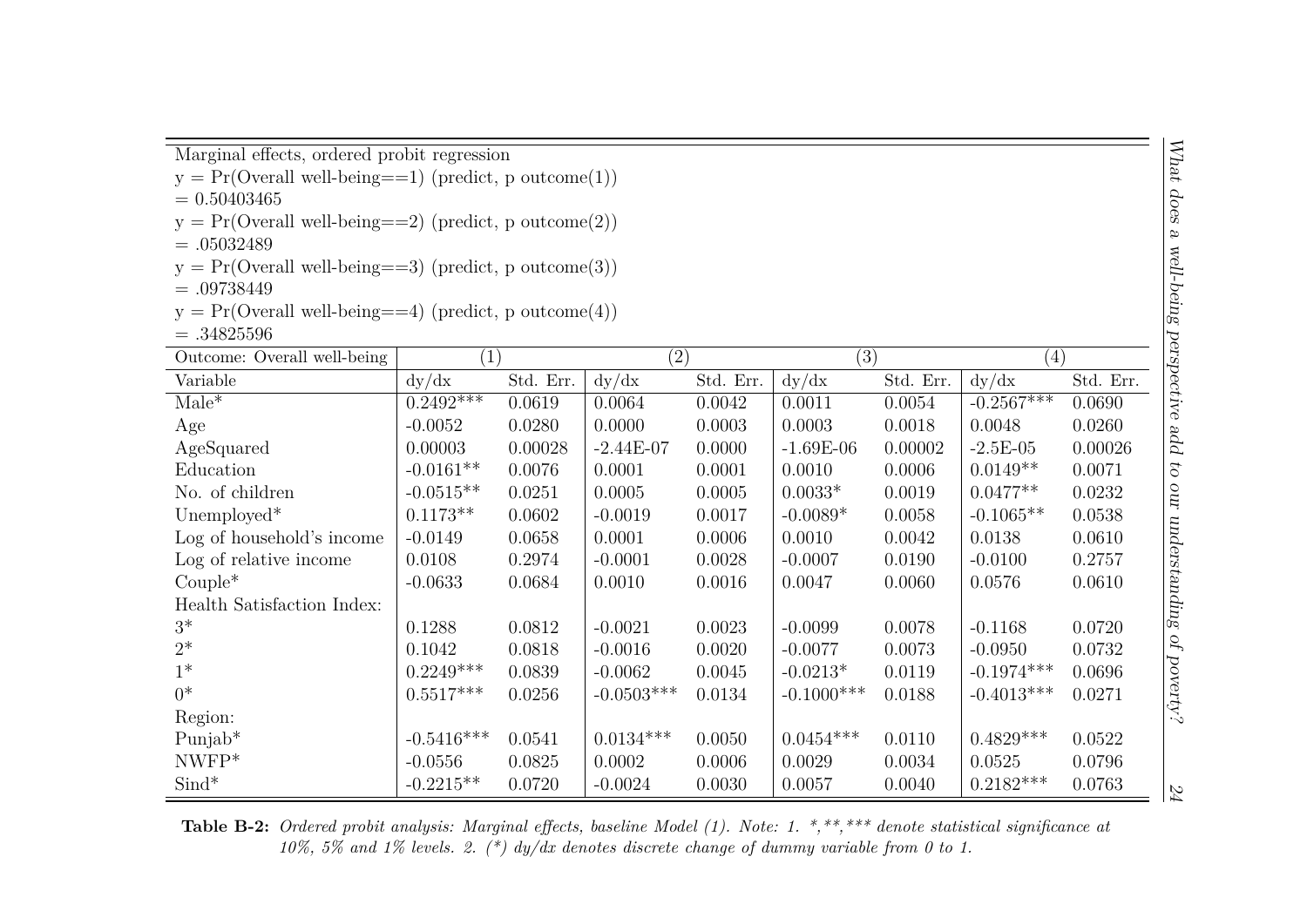| Specification error test               |                    |             |
|----------------------------------------|--------------------|-------------|
| Number of obs                          |                    | 600         |
| Wald $\chi^2(2)$                       |                    | 125.50      |
| Prob > $\chi^2$                        |                    | 0.0000      |
| Pseudo $R^2$                           | $=$                | 0.1483      |
| Log pseudolikelihood                   |                    | $-536.3563$ |
| Dependent variable: Overall well-being |                    |             |
| Independent                            | coef.              | Robust      |
|                                        |                    |             |
| Variable                               |                    | Std. Err.   |
| $-hat$                                 | $0.9316***[0.000]$ | 0.1763      |
| -hatsq                                 | 0.0520[0.693]      | 0.1318      |
| /cut1                                  | 0.6490             | 0.0865      |
| /cut2                                  | 0.7759             | 0.0902      |

**Table B-3:** *Specification error test: Model (2) using dummies for number of children. Notes: \*,\*\*,\*\*\* denote statistical significance at 10%, 5% and 1% levels; p-values are given in square brackets.*

İ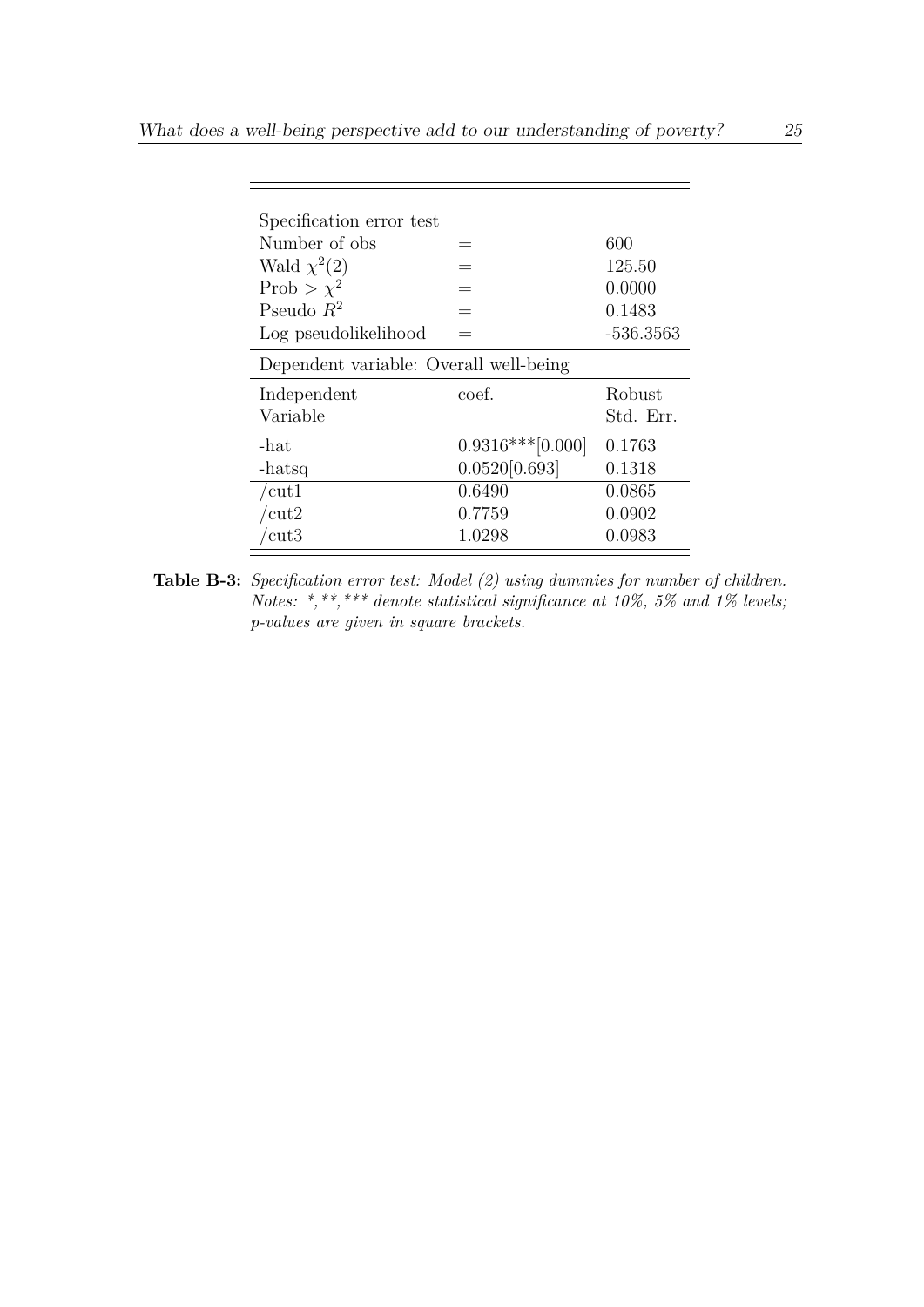**Table B-4:** *Ordered probit analysis: Marginal effects, Model (2).*

*Note: 1. \*,\*\*,\*\*\* denote statistical significance at 10%, 5% and 1% levels. 2. (\*) dy/dx denotes discrete change of dummy variable from 0 to 1.*

Marginal effects, ordered probit regression

 $y = Pr(Overall well-being==1) (predict, p outcome(1))$ 

 $= 0.50649323$ 

 $y = Pr(Overal well-being == 2) (predict, p outcome(2))$ 

 $= 0.05041426$ 

 $y = Pr(Overall well-being==3) (predict, p outcome(3))$ 

 $= 0.09737584$ 

$$
y = Pr(Overal well-being == 4)
$$
 (predict, p outcome(4))

 $= 0.34571666$ 

| Outcome: Overall well-being | $\left(1\right)$ |           | $\left( 2\right)$ |           | (3)          |           | $\left( 4\right)$ |           |
|-----------------------------|------------------|-----------|-------------------|-----------|--------------|-----------|-------------------|-----------|
| Variable                    | dy/dx            | Std. Err. | dy/dx             | Std. Err. | dy/dx        | Std. Err. | dy/dx             | Std. Err. |
| $Male^*$                    | $0.2589***$      | 0.0650    | 0.0068            | 0.0045    | 0.0015       | 0.0059    | $-0.2672***$      | 0.0731    |
| Age                         | $-0.0038$        | 0.0287    | 0.0000            | 0.0003    | 0.0002       | 0.0019    | 0.0035            | 0.0265    |
| AgeSquared                  | 0.00001          | 0.00028   | $-1.28E-07$       | 0.00000   | $-8.36E-07$  | 0.00002   | $-0.00001$        | 0.00026   |
| Education                   | $-0.0167**$      | 0.0077    | 0.0002            | 0.0002    | $0.0011*$    | 0.0006    | $0.0154**$        | 0.0071    |
| No. of children:            |                  |           |                   |           |              |           |                   |           |
| $1^*$                       | $0.4966***$      | 0.0257    | $-0.0504***$      | 0.0134    | $-0.0976***$ | 0.0183    | $-0.3486***$      | 0.0259    |
| $2^*$                       | $0.3346***$      | 0.1220    | $-0.0209$         | 0.0161    | $-0.0500*$   | 0.0296    | $-0.2637***$      | 0.0802    |
| $3^*$                       | $0.2298*$        | 0.1379    | $-0.0075$         | 0.0082    | $-0.0238$    | 0.0200    | $-0.1985*$        | 0.1112    |
| $4^*$                       | 0.2089           | 0.1381    | $-0.0032$         | 0.0034    | $-0.0154$    | 0.0120    | $-0.1903$         | 0.1242    |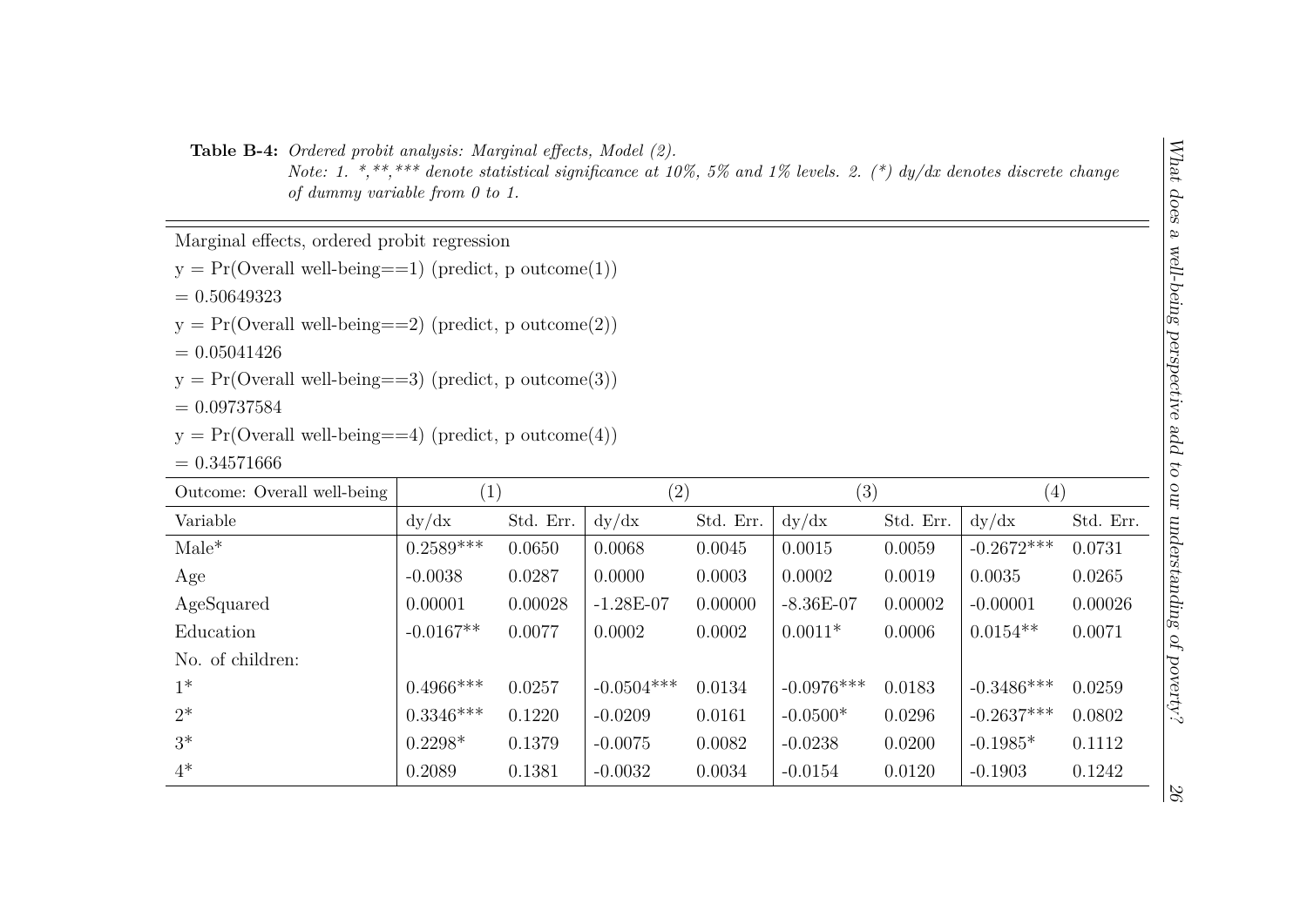**Table B-4:** *(continued)*

| Outcome: Overall well-being | (1)          |           | (2)          |           | (3)           |           | (4)           |           |
|-----------------------------|--------------|-----------|--------------|-----------|---------------|-----------|---------------|-----------|
| Variable                    | dy/dx        | Std. Err. | dy/dx        | Std. Err. | dy/dx         | Std. Err. | dy/dx         | Std. Err. |
| No. of children:            |              |           |              |           |               |           |               |           |
| $5*$                        | 0.1491       | 0.1420    | $-0.0035$    | 0.0055    | $-0.0132$     | 0.0161    | $-0.1324$     | 0.1210    |
| $6*$                        | 0.1105       | 0.1511    | $-0.0025$    | 0.0054    | $-0.0096$     | 0.0165    | $-0.0984$     | 0.1295    |
| Unemployed*                 | $0.1149*$    | 0.0604    | $-0.0019$    | 0.0017    | $-0.0089$     | 0.0058    | $-0.1041*$    | 0.0538    |
| Log of household's income   | $-0.0173$    | 0.0662    | 0.0002       | 0.0007    | 0.0011        | 0.0043    | 0.0160        | 0.0612    |
| Log of relative income      | 0.0275       | 0.2989    | $-0.0003$    | 0.0030    | $-0.0018$     | 0.0196    | $-0.0254$     | 0.2763    |
| $Couple^*$                  | $-0.0682$    | 0.0684    | 0.0011       | 0.0017    | 0.0052        | 0.0063    | 0.0618        | 0.0607    |
| Health Satisfaction Index:  |              |           |              |           |               |           |               |           |
| $3^*$                       | 0.1331       | 0.0812    | $-0.0023$    | 0.0024    | $-0.0105$     | 0.0080    | $-0.1203*$    | 0.0717    |
| $2^*$                       | 0.1014       | 0.0826    | $-0.0016$    | 0.0020    | $-0.0076$     | 0.0074    | $-0.0922$     | 0.0738    |
| $1*$                        | $0.2283***$  | 0.0838    | $-0.0065$    | 0.0047    | $-0.0221*$    | 0.0121    | $-0.1996***$  | 0.0693    |
| $0^*$                       | $0.5494***$  | 0.0255    | $-0.0505***$ | 0.0134    | $-0.1001$ *** | 0.0188    | $-0.3988$ *** | 0.0271    |
| Region:                     |              |           |              |           |               |           |               |           |
| Punjab*                     | $-0.5413***$ | 0.0546    | $0.0137***$  | 0.0051    | $0.0461***$   | 0.0112    | $0.4816***$   | 0.0526    |
| $NWFP*$                     | $-0.0574$    | 0.0836    | 0.0002       | 0.0006    | 0.0031        | 0.0035    | 0.0541        | 0.0806    |
| $\text{Sind}^*$             | $-0.2246***$ | 0.0734    | $-0.0023$    | 0.0031    | 0.0060        | 0.0041    | $0.2208***$   | 0.0777    |
|                             |              |           |              |           |               |           |               |           |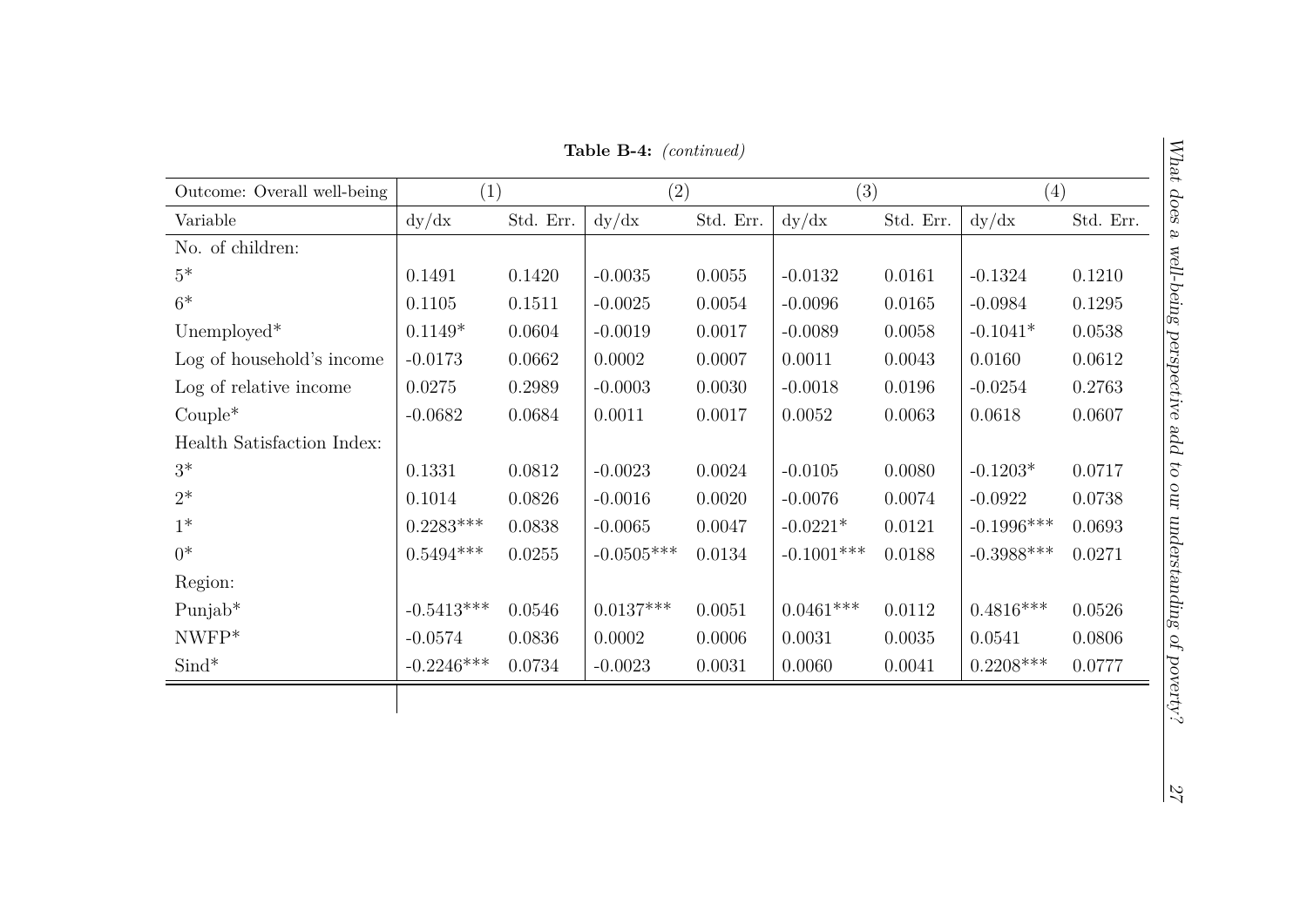#### **Table B-5:** *Evaluating financial well-being.*

*Notes: \*,\*\*,\*\*\* denote statistical significance at 10%, 5% and 1% levels; p-values are given in square brackets.*

| Ordered probit regression |                                       |           |                 |           |  |
|---------------------------|---------------------------------------|-----------|-----------------|-----------|--|
|                           | Dependent Variable: Satisfaction with |           |                 |           |  |
|                           | income                                |           | expenditure     |           |  |
| Independent variable      | Coef.                                 | Robust    | Coef.           | Robust    |  |
|                           |                                       | Std. Err. |                 | Std. Err. |  |
| Male                      | $-0.5428***$                          | 0.2116    | $-0.5736***$    | 0.2307    |  |
| Age                       | $-0.0554$                             | 0.0665    | $-0.0890$       | 0.0683    |  |
| AgeSquared                | 0.0005                                | 0.0006    | 0.0008          | 0.0007    |  |
| Years of Education        | $0.0327*$                             | 0.0197    | 0.0255          | 0.0195    |  |
| No. Of children:          |                                       |           |                 |           |  |
| 1                         | $-1.3544***$                          | 0.3910    | $-1.2625***$    | 0.4075    |  |
| $\overline{2}$            | $-0.9664**$                           | 0.4285    | $-1.1644**$     | 0.5467    |  |
| 3                         | $-0.7074*$                            | 0.3808    | $-0.7840**$     | 0.4063    |  |
| 4                         | $-0.4815$                             | 0.3763    | $-0.5477$       | 0.4036    |  |
| 5                         | $-0.4180$                             | 0.3809    | $-0.4836$       | 0.4000    |  |
| 6                         | $-0.5291$                             | 0.3891    | $-0.5070$       | 0.4207    |  |
| 7 or more                 |                                       |           | Reference Group |           |  |
| Unemployed                | $-0.1556$                             | 0.1665    | $-0.0840$       | 0.1717    |  |
| Log of household's income | $0.3272*$                             | 0.1718    | $0.4261***$     | 0.1687    |  |
|                           |                                       |           |                 |           |  |
|                           |                                       |           |                 |           |  |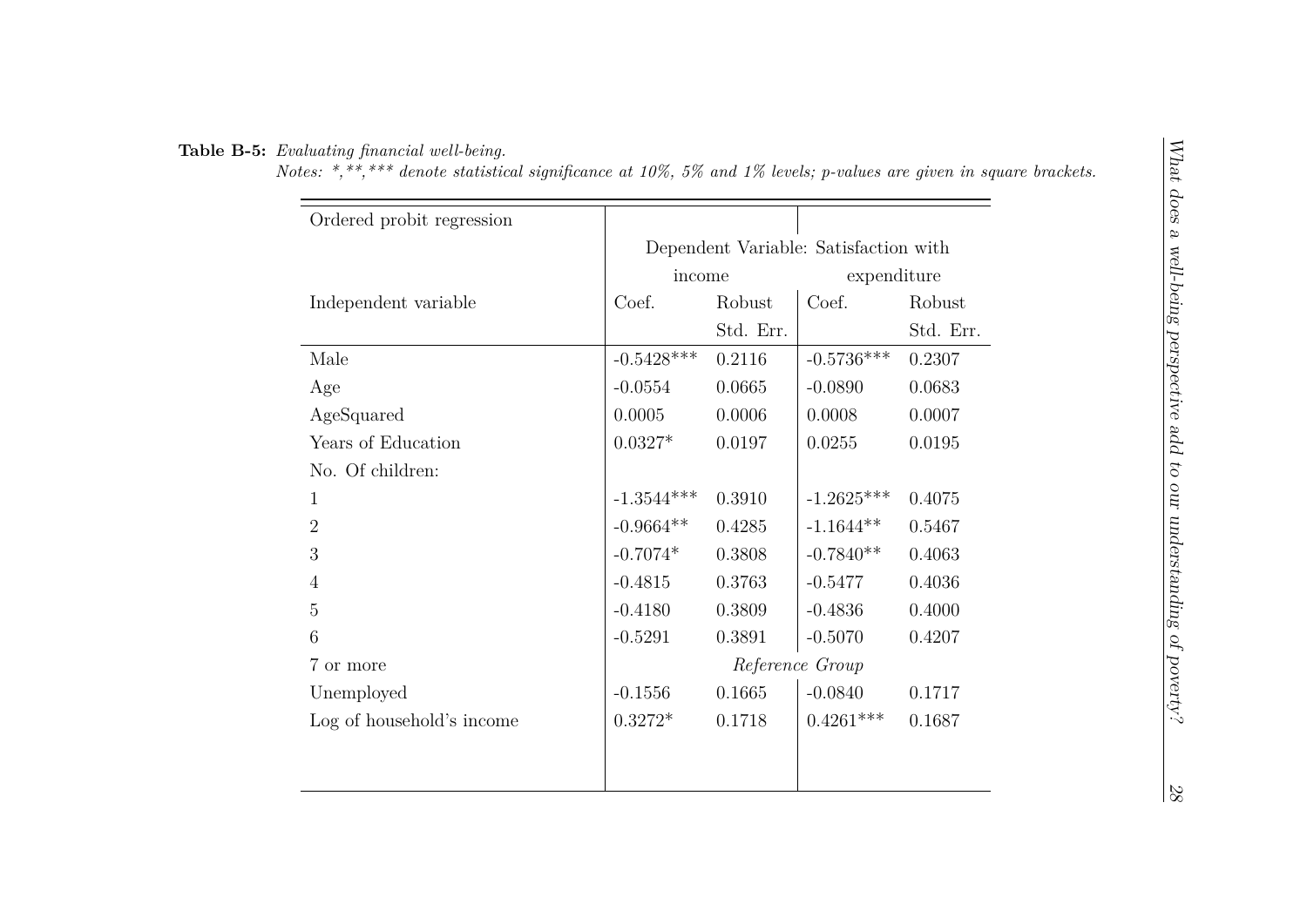**Table B-5:** *(continued)*

| Ordered probit regression  |              |                                       |                 |           |  |  |  |
|----------------------------|--------------|---------------------------------------|-----------------|-----------|--|--|--|
|                            |              | Dependent Variable: Satisfaction with |                 |           |  |  |  |
|                            |              | expenditure<br>income                 |                 |           |  |  |  |
| Independent variable       | Coef.        | Robust                                | Coef.           | Robust    |  |  |  |
|                            |              | Std. Err.                             |                 | Std. Err. |  |  |  |
| Log of relative income     | 0.4816       | 0.6905                                | 0.5014          | 0.6951    |  |  |  |
| Couple                     | 0.0978       | 0.1741                                | 0.0600          | 0.1816    |  |  |  |
| Health Satisfaction index: |              |                                       |                 |           |  |  |  |
| $\overline{4}$             |              | Reference Group                       |                 |           |  |  |  |
| 3                          | $-0.2383$    | 0.1902                                | $-0.2678$       | 0.1824    |  |  |  |
| $\overline{2}$             | $-0.1207$    | 0.1967                                | $-0.0231$       | 0.1953    |  |  |  |
| 1                          | $-0.1651$    | 0.2213                                | $-0.0987$       | 0.2178    |  |  |  |
| $\overline{0}$             | $-1.5871***$ | 0.3416                                | $-1.4108***$    | 0.3177    |  |  |  |
| Region:                    |              |                                       |                 |           |  |  |  |
| Punjab                     | $1.3073***$  | 0.1444                                | $1.3593***$     | 0.1484    |  |  |  |
| <b>NWFP</b>                | $-0.2809*$   | 0.1604                                | $-0.1118$       | 0.1501    |  |  |  |
| Sind                       |              |                                       | (dropped)       |           |  |  |  |
| Baluchistan                |              |                                       | Reference Group |           |  |  |  |
| /cut1                      | $-2.4251$    | 2.2049                                | $-2.1088$       | 2.2152    |  |  |  |
| /cut2                      | 1.0449       | 2.1940                                | 0.8925          | 2.2007    |  |  |  |
| /cut3                      | 2.8372       | 2.2031                                | 2.9559          | 2.2169    |  |  |  |

29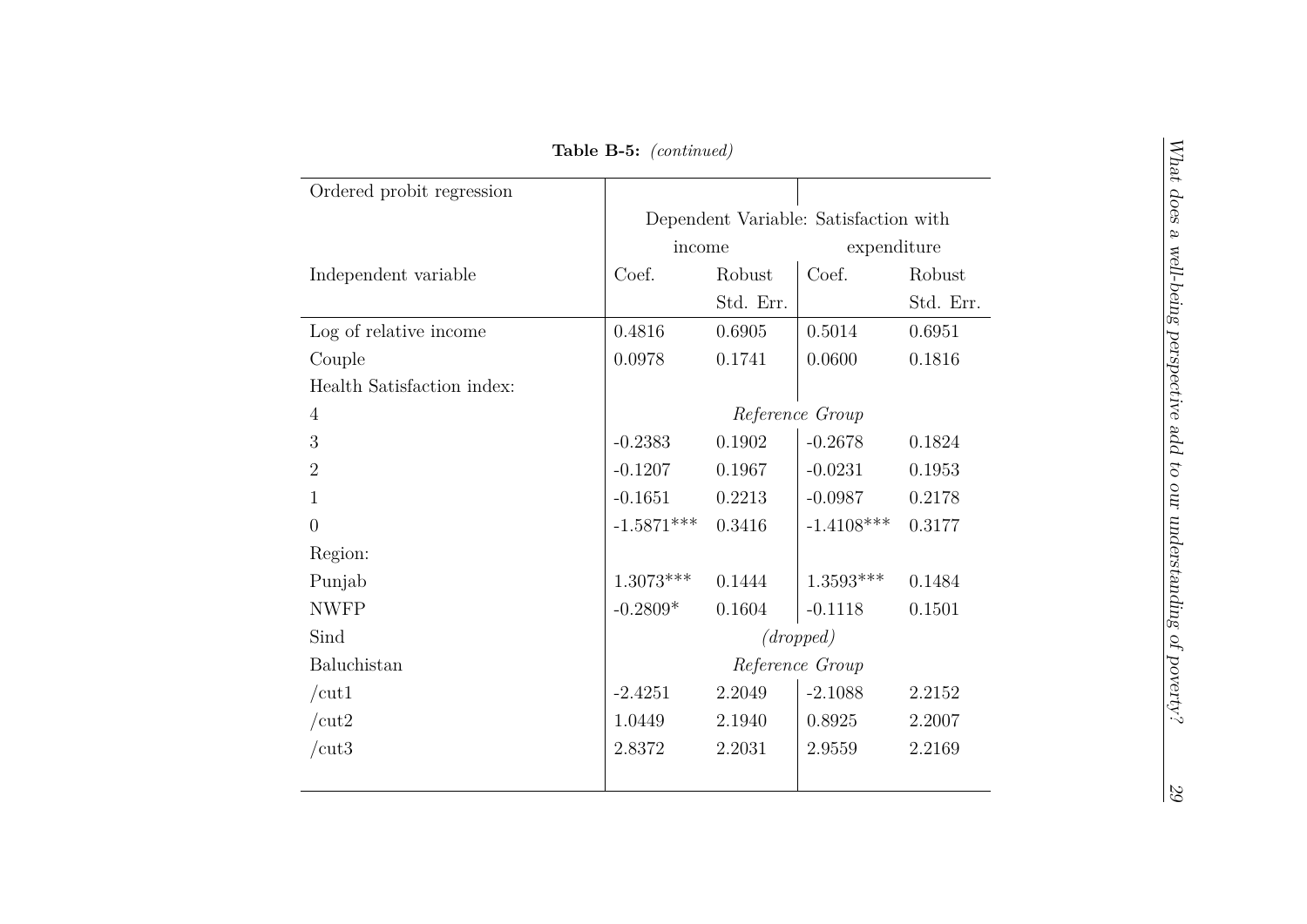**Table B-5:** *(continued)*

| Ordered probit regression |                                       |           |                                       |           |  |  |
|---------------------------|---------------------------------------|-----------|---------------------------------------|-----------|--|--|
|                           | Dependent Variable: Satisfaction with |           |                                       |           |  |  |
|                           | income                                |           | expenditure                           |           |  |  |
| Log pseudolikelihood      | -446.98337                            |           | -432.94983                            |           |  |  |
| Obs                       | 600                                   |           | 600                                   |           |  |  |
| Wald $\chi^2(12)$         | 382.10                                |           | 340.14                                |           |  |  |
| Prob > $\chi^2$           | 0.0000                                |           | 0.0000                                |           |  |  |
| Pseudo $R^2$              | 0.1866                                |           | 0.1907                                |           |  |  |
|                           |                                       |           |                                       |           |  |  |
|                           |                                       |           | Dependent Variable: Satisfaction with |           |  |  |
|                           | income                                |           | expenditure                           |           |  |  |
| .linktest                 | Coef.                                 | Robust    | Coef.                                 | Robust    |  |  |
|                           |                                       | Std. Err. |                                       | Std. Err. |  |  |
| $-hat$                    | $0.8943***$                           | 0.1595    | $0.9116***$                           | 0.1454    |  |  |
|                           | [0.000]                               |           | [0.000]                               |           |  |  |
| -hatsq                    | 0.0597                                | 0.0866    | 0.0603                                | 0.0928    |  |  |
|                           | [0.491]                               |           | [0.516]                               |           |  |  |
| /cut1                     | $-2.3990$                             | 0.1329    | $-2.0829$                             | 0.1260    |  |  |
| /cut2                     | 1.0312                                | 0.0834    | 0.8931                                | 0.0803    |  |  |
| /cut3                     | 2.8298                                | 0.1484    | 2.9661                                | 0.1684    |  |  |
|                           |                                       |           |                                       |           |  |  |
|                           |                                       |           |                                       |           |  |  |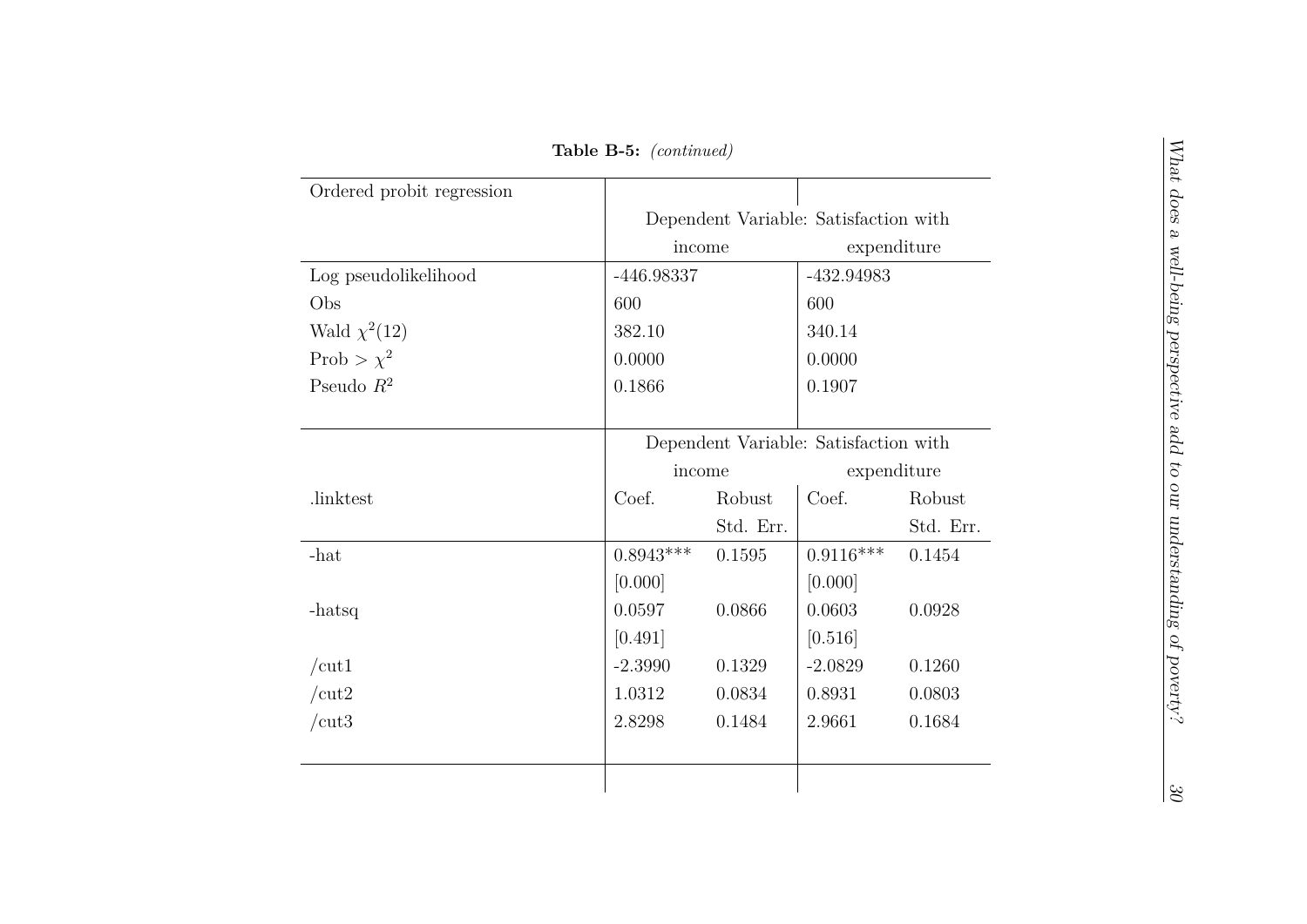**Table B-5:** *(continued)*

|                                     | Dependent Variable: Satisfaction with |        |              |        |  |
|-------------------------------------|---------------------------------------|--------|--------------|--------|--|
|                                     | income                                |        | expenditure  |        |  |
| .linktest                           |                                       |        |              |        |  |
| Log pseudolikelihood                | $-446.80168$                          |        | $-432.76776$ |        |  |
| Obs                                 | 600                                   |        | 600          |        |  |
| Wald $\chi^2(12)$                   | 170.43                                |        | 164.82       |        |  |
| Prob > $\chi^2$                     | 0.0000                                |        | 0.0000       |        |  |
| Pseudo $R^2$                        | 0.1869                                |        | 0.1911       |        |  |
| test                                | $\chi^2(6)$                           | 27.92  | $\chi^2(6)$  | 25.13  |  |
| (using dummies for No. of children) | $prob>\chi^2$                         | 0.0001 | prob > chi2  | 0.0003 |  |
|                                     |                                       |        |              |        |  |

31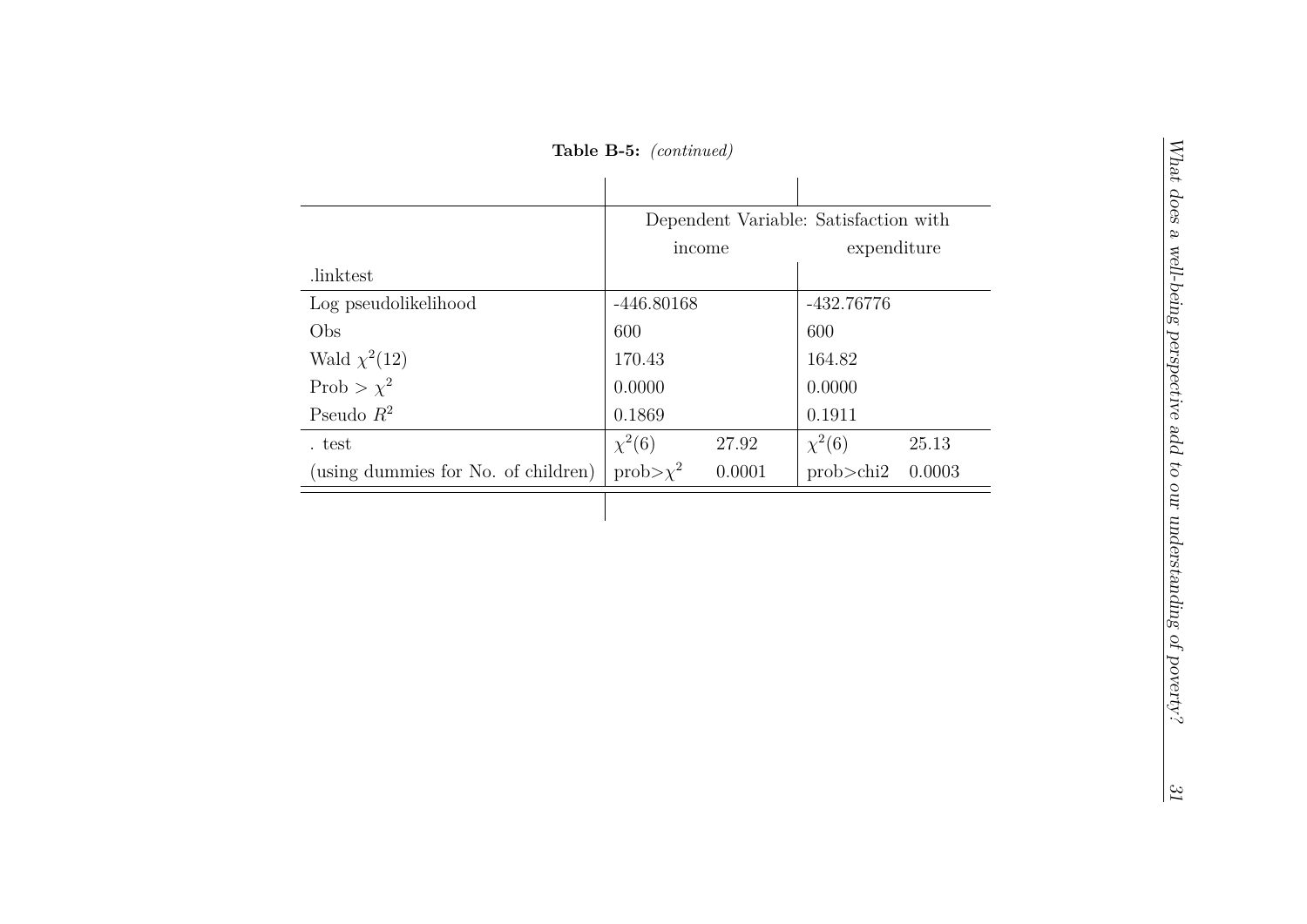**Table B-6:** *Ordered probit analysis: Marginal effects, financial well-being metric.*

*Note: 1. \*,\*\*,\*\*\* denote statistical significance at 10%, 5% and 1% levels. 2. (\*) dy/dx denotes discrete change of dummy variable from 0 to 1.*

#### **Outcome: Satisfaction with income**

Marginal effects, ordered probit regression

 $y = Pr(Satis factor with income==1) (predict, p outcome(1))$ 

 $= 0.00032308$ 

 $y = Pr(Satisfactor with income==2) (predict, p outcome(2))$ 

 $= 0.52300195$ 

 $y = Pr(Satis factor with income == 3) (predict, p outcome(3))$ 

 $= 0.444576$ 

 $y = Pr(Satis factor with income==4) (predict, p outcome(4))$ 

 $= 0.03209897$ 

| Outcome    |           |           | (2)         |           | $\left(3\right)$ |           | 4          |           |
|------------|-----------|-----------|-------------|-----------|------------------|-----------|------------|-----------|
| Variable   | dy/dx     | Std. Err. | dy/dx       | Std. Err. | dy/dx            | Std. Err. | dv/dx      | Std. Err. |
| $Male^*$   | $0.0003*$ | 0.0002    | $0.2105***$ | 0.0773    | $-0.1513***$     | 0.0467    | $-0.0595*$ | 0.0338    |
| Age        | 0.0001    | 0.0001    | 0.0220      | 0.0264    | $-0.0181$        | 0.0217    | $-0.0040$  | 0.0049    |
| AgeSquared | 0.0000    | 0.0000    | $-0.0002$   | 0.0003    | 0.0002           | 0.0002    | 0.0000     | 0.0001    |
| Education  | 0.0000    | 0.0000    | $-0.0130*$  | 0.0078    | $0.0107*$        | 0.0065    | 0.0024     | 0.0015    |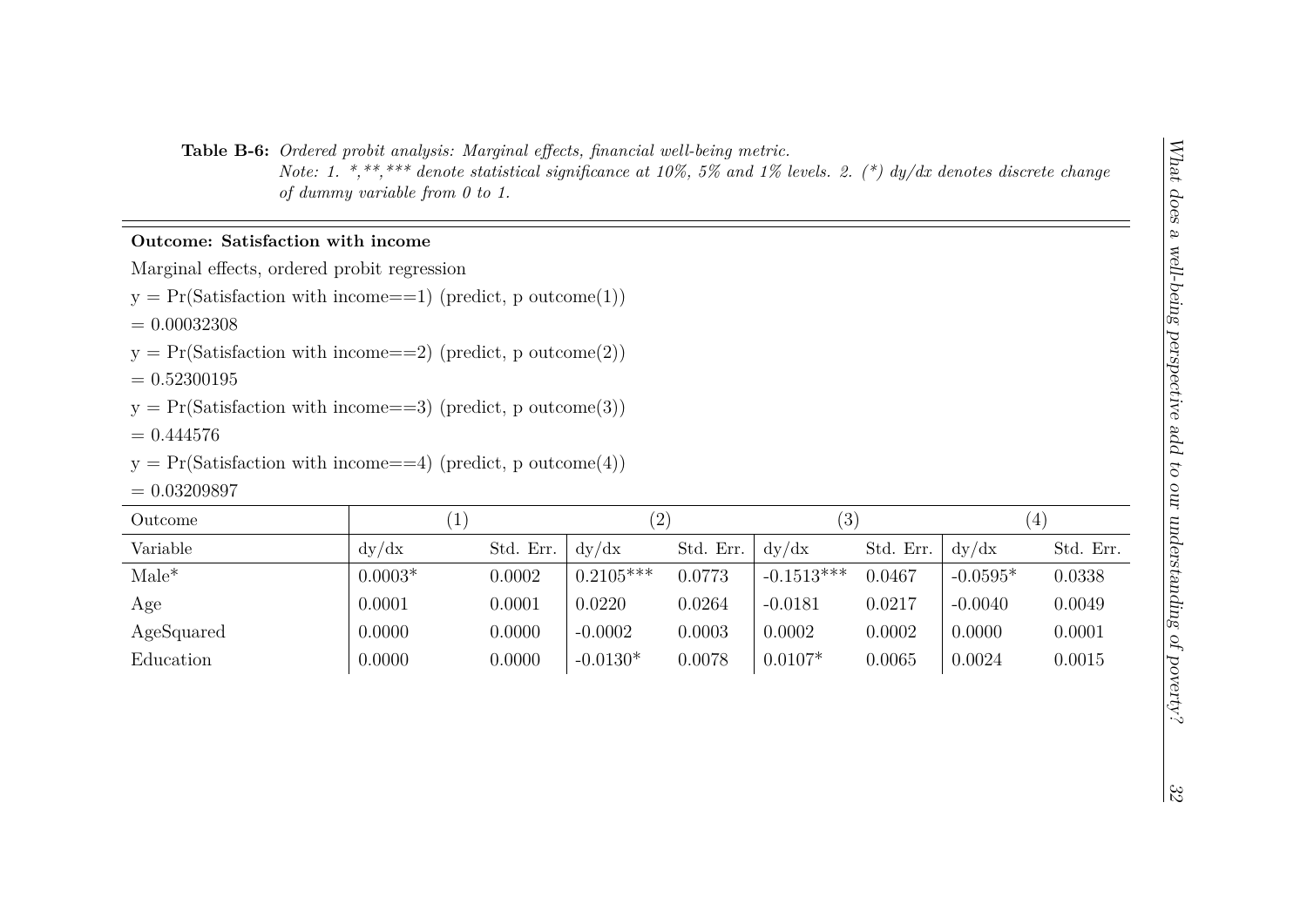| Outcome                    | (1)         |           | (2)          |           | (3)          |           | (4)          |           |
|----------------------------|-------------|-----------|--------------|-----------|--------------|-----------|--------------|-----------|
| Variable                   | dy/dx       | Std. Err. | dy/dx        | Std. Err. | dy/dx        | Std. Err. | dy/dx        | Std. Err. |
| No. of children:           |             |           |              |           |              |           |              |           |
| $1*$                       | 0.0195      | 0.0194    | $0.3787***$  | 0.0450    | $-0.3667***$ | 0.0601    | $-0.0315***$ | 0.0082    |
| $2^*$                      | 0.0066      | 0.0085    | $0.3199***$  | 0.0969    | $-0.2958***$ | 0.1007    | $-0.0307***$ | 0.0088    |
| $3^*$                      | 0.0021      | 0.0025    | $0.2639**$   | 0.1267    | $-0.2310**$  | 0.1166    | $-0.0350**$  | 0.0150    |
| $4*$                       | 0.0007      | 0.0008    | 0.1886       | 0.1438    | $-0.1564$    | 0.1200    | $-0.0329$    | 0.0257    |
| $5*$                       | 0.0008      | 0.0012    | 0.1622       | 0.1421    | $-0.1386$    | 0.1255    | $-0.0244$    | 0.0187    |
| $6*$                       | 0.0013      | 0.0018    | 0.2012       | 0.1372    | $-0.1752$    | 0.1249    | $-0.0273*$   | 0.0155    |
| Unemployed*                | 0.0002      | 0.0003    | 0.0616       | 0.0656    | $-0.0512$    | 0.0554    | $-0.0106$    | 0.0107    |
| Log of household's income  | $-0.0004$   | 0.0003    | $-0.1299**$  | 0.0683    | $0.1068*$    | 0.0563    | $0.0235*$    | 0.0134    |
| Log of relative income     | $-0.0006$   | 0.0009    | $-0.1912$    | 0.2742    | 0.1572       | 0.2250    | 0.0347       | 0.0506    |
| $Couple^*$                 | $-0.0001$   | 0.0003    | $-0.0387$    | 0.0687    | 0.0322       | 0.0576    | 0.0067       | 0.0115    |
| Health Satisfaction Index: |             |           |              |           |              |           |              |           |
| $3^*$                      | 0.0003      | 0.0004    | 0.0940       | 0.0743    | $-0.0785$    | 0.0630    | $-0.0159$    | 0.0121    |
| $2*$                       | 0.0002      | 0.0003    | 0.0478       | 0.0776    | $-0.0396$    | 0.0651    | $-0.0084$    | 0.0129    |
| $1*$                       | 0.0002      | 0.0004    | 0.0652       | 0.0867    | $-0.0545$    | 0.0740    | $-0.0110$    | 0.0134    |
| $0^*$                      | 0.0319      | 0.0247    | $0.4021***$  | 0.0294    | $-0.4004***$ | 0.0442    | $-0.0336***$ | 0.0086    |
| Region:                    |             |           |              |           |              |           |              |           |
| $Punjab*$                  | $-0.0044**$ | 0.0021    | $-0.4737***$ | 0.0461    | $0.3922***$  | 0.0414    | $0.0859***$  | 0.0194    |
| $NWFP*$                    | 0.0005      | 0.0004    | $0.1099*$    | 0.0613    | $-0.0934*$   | 0.0539    | $-0.0169**$  | 0.0088    |

 $\frac{33}{3}$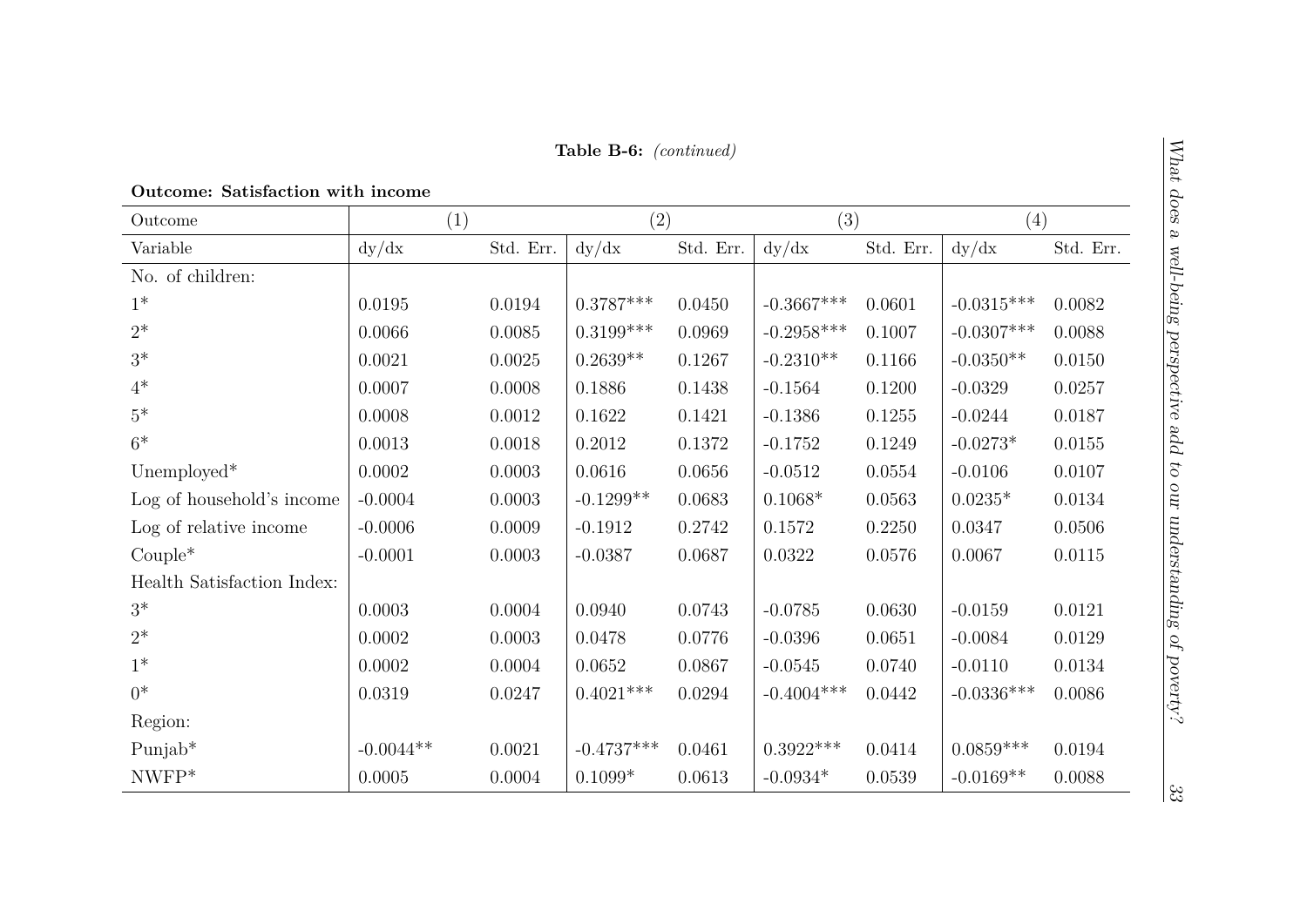#### **Outcome: Satisfaction with expenditure**

Marginal effects, ordered probit regression

 $y = Pr(Satisfactor with expenditure==1) (predict, p outcome(1))$ 

 $= 0.00161063$ 

 $y = Pr(Satisfactor with expenditure==2) (predict, p outcome(2))$ 

 $= 0.52052488$ 

 $y = Pr(Satis factor with expenditure==3) (predict, p outcome(3))$ 

 $= 0.46081717$ 

 $y = Pr(Satis factor with expenditure==4) (predict, p outcome(4))$ 

 $= 0.01704732$ 

| Outcome          | (1)        |          | (2)         |          | (3)          |          | $\left( 4\right)$ |          |
|------------------|------------|----------|-------------|----------|--------------|----------|-------------------|----------|
| Variable         | dy/dx      | Std.Err. | dy/dx       | Std.Err. | dy/dx        | Std.Err. | dy/dx             | Std.Err. |
| $Male^*$         | $0.0016**$ | 0.0007   | $0.2202***$ | 0.0829   | $-0.1810***$ | 0.0595   | $-0.0409$         | 0.0268   |
| Age              | 0.0005     | 0.0004   | 0.0350      | 0.0269   | $-0.0317$    | 0.0243   | $-0.0038$         | 0.0032   |
| AgeSquared       | 0.0000     | 0.0000   | $-0.0003$   | 0.0003   | 0.0003       | 0.0002   | 0.0000            | 0.0000   |
| Education        | $-0.0001$  | 0.0001   | $-0.0100$   | 0.0077   | 0.0091       | 0.0070   | 0.0011            | 0.0009   |
| No. of children: |            |          |             |          |              |          |                   |          |
| $1^*$            | 0.0444     | 0.0405   | $0.3400***$ | 0.0377   | $-0.3677***$ | 0.0704   | $-0.0167***$      | 0.0058   |
| $2^*$            | 0.0344     | 0.0440   | $0.3362***$ | 0.0679   | $-0.3533***$ | 0.1075   | $-0.0173***$      | 0.0061   |
| $3^*$            | 0.0096     | 0.0101   | $0.2822**$  | 0.1241   | $-0.2706**$  | 0.1265   | $-0.0212**$       | 0.0098   |
| $4^*$            | 0.0036     | 0.0037   | 0.2112      | 0.1502   | $-0.1928$    | 0.1380   | $-0.0219$         | 0.0171   |
|                  |            |          |             |          |              |          |                   |          |

 $\frac{34}{4}$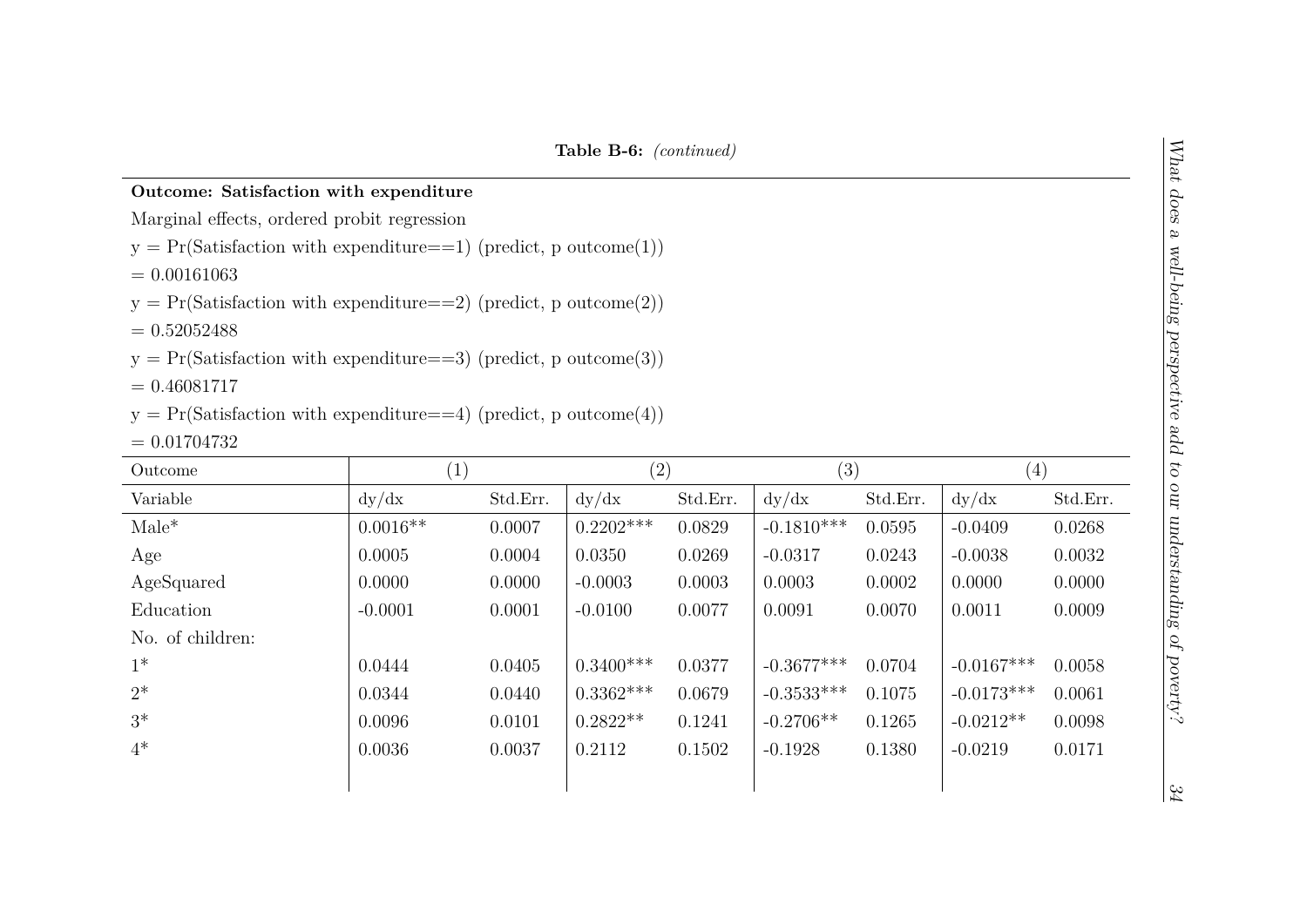### **Outcome: Satisfaction with expenditure**

| Outcome                    | (1)                |           | (2)          |          | (3)          |          | (4)          |          |
|----------------------------|--------------------|-----------|--------------|----------|--------------|----------|--------------|----------|
| Variable                   | dy/dx              | Std.Err.  | dy/dx        | Std.Err. | dy/dx        | Std.Err. | dy/dx        | Std.Err. |
| No. of children:           |                    |           |              |          |              |          |              |          |
| $5*$                       | 0.0040             | 0.0053    | 0.1835       | 0.1430   | $-0.1719$    | 0.1382   | $-0.0156$    | 0.0111   |
| $6*$                       | 0.0048             | 0.0067    | 0.1899       | 0.1452   | $-0.1797$    | 0.1429   | $-0.0150$    | 0.0099   |
| Unemployed*                | 0.0005             | 0.0010    | 0.0330       | 0.0672   | $-0.0300$    | 0.0617   | $-0.0034$    | 0.0066   |
| Log of household's income  | $-0.0022*$         | 0.0013    | $-0.1675***$ | 0.0664   | $0.1517***$  | 0.0604   | $0.0180**$   | 0.0089   |
| Log of relative income     | $-0.0026$          | 0.0038    | $-0.1971$    | 0.2733   | 0.1785       | 0.2475   | 0.0212       | 0.0302   |
| $Couple^*$                 | $-0.0003$ $0.0011$ | $-0.0235$ | 0.0711       | 0.0214   | 0.0649       | 0.0024   | 0.0073       |          |
| Health Satisfaction Index: |                    |           |              |          |              |          |              |          |
| $3^*$                      | 0.0016             | 0.0015    | 0.1043       | 0.0701   | $-0.0956$    | 0.0651   | $-0.0103$    | 0.0070   |
| $2^*$                      | 0.0001             | 0.0011    | 0.0091       | 0.0767   | $-0.0082$    | 0.0697   | $-0.0010$    | 0.0081   |
| $1*$                       | 0.0006             | 0.0014    | 0.0387       | 0.0850   | $-0.0353$    | 0.0784   | $-0.0040$    | 0.0080   |
| $0^*$                      | 0.0582             | 0.0375    | $0.3541***$  | 0.0285   | $-0.3946***$ | 0.0505   | $-0.0178***$ | 0.0061   |
| Region:                    |                    |           |              |          |              |          |              |          |
| Punjab*                    | $-0.0169***$       | 0.0061    | $-0.4774***$ | 0.0450   | $0.4399***$  | 0.0439   | $0.0545***$  | 0.0160   |
| $NWFP*$                    | 0.0007             | 0.0010    | 0.0437       | 0.0584   | $-0.0400$    | 0.0539   | $-0.0044$    | 0.0056   |
|                            |                    |           |              |          |              |          |              |          |

 $\frac{35}{2}$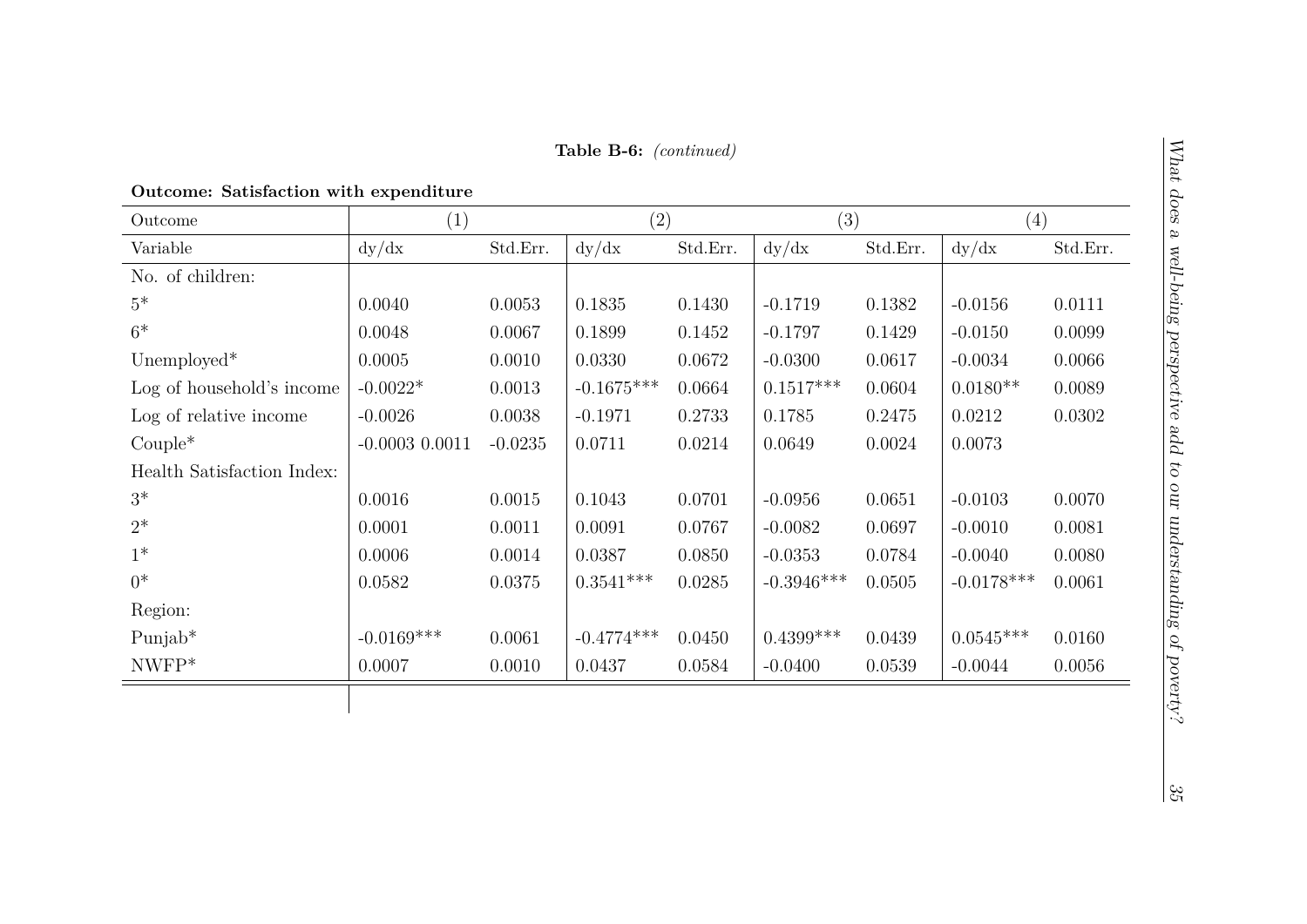## **References**

- Alesina, A., Tella, R. D. and MacCulloch, R. (2004). Inequality and happiness: Are Europeans and Americans different?, *Journal of Public Economics* **88**: 2009–2042.
- Angeles, L. (2009). Do children make us happier?, Discussion Paper Series University of Glasgow.
- Blanchflower, D. (2008). International evidence on well-being, NBER Working Paper.
- Blanchflower, D. and Oswald, A. (2004). Wellbeing over time in Britain and the USA, *Journal of Public Economics* **88**: 1359–1386.
- Bruni, L. and Porta, P. L. (2007). *Handbook on the Economics of Happiness*, Edward Elgar Publishers.
- Clark, A. E. (2006). Born to be mild? Cohort effects don't explain why well-being is U-shaped in age, Working Paper 35 Paris-Jourdan Sciences Economiques.
- Clark, A. E., Frijters, P. and Schields, M. A. (2008). Relative income, happiness and utility: An explanation for the Easterlin paradox and other puzzles, *Journal of Economic Literature* **46**(1): 95–144.
- Easterlin, R. (2001). Income and happiness: Towards a unified theory, *Economic Journal* **111**: 465–84.
- Easterlin, R. (2006). Life cycle happiness and its sources: Intersections of psychology, economics, and demography, *Journal of Economic Psychology* **27**: 463–482.
- Frey, B. and Stutzer, A. (2000). Happiness, economy and institutions, *The Economic Journal* **110**: 918–938.
- Frey, B. and Stutzer, A. (2002a). *Happiness and Economics*, Princeton University Press.
- Frey, B. and Stutzer, A. (2002b). What can economists learn from happiness research?, *Journal of Economic Literature* **40**: 402–435.
- Helliwell, J. F. (2002). How's life? Combining individual and national variables to explain subjective well-being, *Economic Modelling* **20**: 331–60.
- Horley, J. and Lavery, J. J. (1995). Subjective well-being and age, *Social Indicators Research* **34**: 283–286.
- Kingdon, G. G. and Knight, J. (2006). Subjective well-being poverty vs. income poverty and capabilities poverty?, *Journal of Development Studies* **42**(7): 1199– 1224.